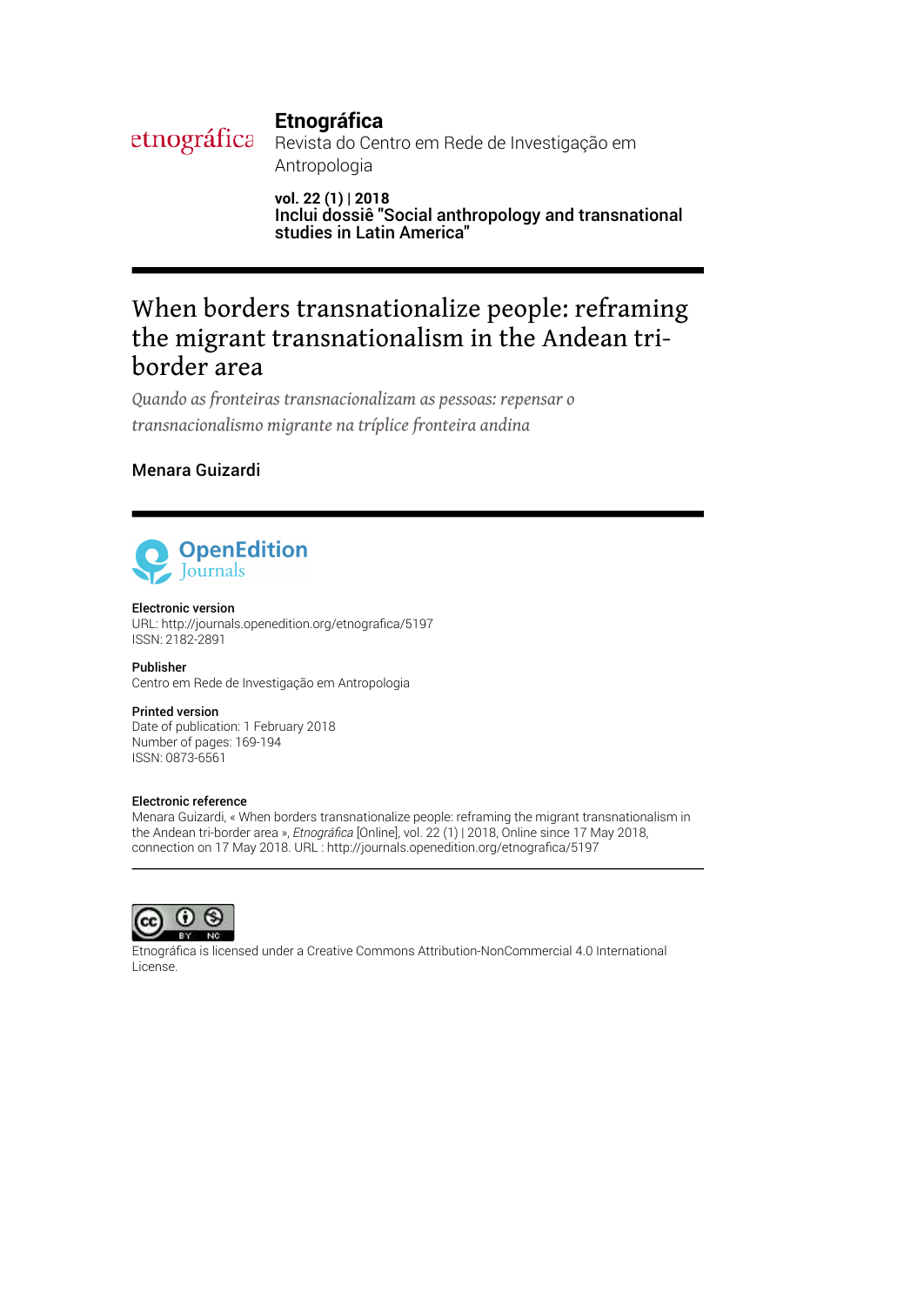# When borders transnationalize people: reframing the migrant transnationalism in the Andean tri-border area

# *Menara Guizardi*

This article derives from ethnographic studies developed in the Northern Chilean territories that lie adjacent to Peru and Bolivia. The research results suggest that the daily activities of transborder inhabitants generate frictions between the local inscription of social practices, and the transnationalization of communitarian knowledge, economies and memories. These frictions situationally update the national identities in these areas. Over the last two decades, an idea has prevailed in migratory studies that the migrant's border crossings articulate transnational social fields between origin and host societies, leading to a globalization "from below." Ethnographic findings defy this conception, since the social networks and practices that interconnect these borderlands predate the establishment of the national frontiers. It was not the communities who transnationalized the territories: the borders transnationalized them. I will illustrate this assertion by ethnographically following Joanna, an Aymaran shepherdess that found a transnational solution to the lack of successors to her shepherding activities.

KEYWORDS: borders, transnationalism, migration, Andean tri-border area, shepherding.

**Quando as fronteiras transnacionalizam as pessoas: repensar o transnacionalismo migrante na tríplice fronteira andina**  $\bullet$  O artigo resulta de estudos etnográficos realizados em territórios do Norte chileno adjacentes ao Peru e à Bolívia. Os resultados da pesquisa sugerem que as atividades dos habitantes transfronteiriços geram fricções entre a inscrição local das práticas sociais e a transnacionalização de conhecimentos, economias e memórias. Estas fricções atualizam situacionalmente as identidades nacionais nestes espaços. Nas últimas duas décadas, predominou nos estudos migratórios a conceção de que os cruzamentos de fronteira pelos migrantes articulam campos sociais transnacionais entre origem e destino, conduzindo a uma "globalização por baixo". Os achados etnográficos desafiam esta conceção, pois as redes sociais e práticas que interconectam as áreas estudadas antecedem o estabelecimento das fronteiras nacionais. Não foram as comunidades que transnacionalizaram os territórios, foram as fronteiras. Ilustrarei esta afirmação seguindo etnograficamente a Joana, pastora aimará que encontrou uma solução transnacional para a falta de sucessores nas suas atividades de pastoreio.

PALAVRAS-CHAVE: fronteiras, transnacionalismo, migração, tríplice fronteira andina, pastoreio.

GUIZARDI, Menara (menaraguizardi@yahoo.com.br) – National Council of Scientific and Technological Research of Argentina (Conicet), Institute for Advanced Studies in Social Sciences, National University of San Martín (IDAES-UNSAM), Argentina; University of Tarapacá (UTA), Chile.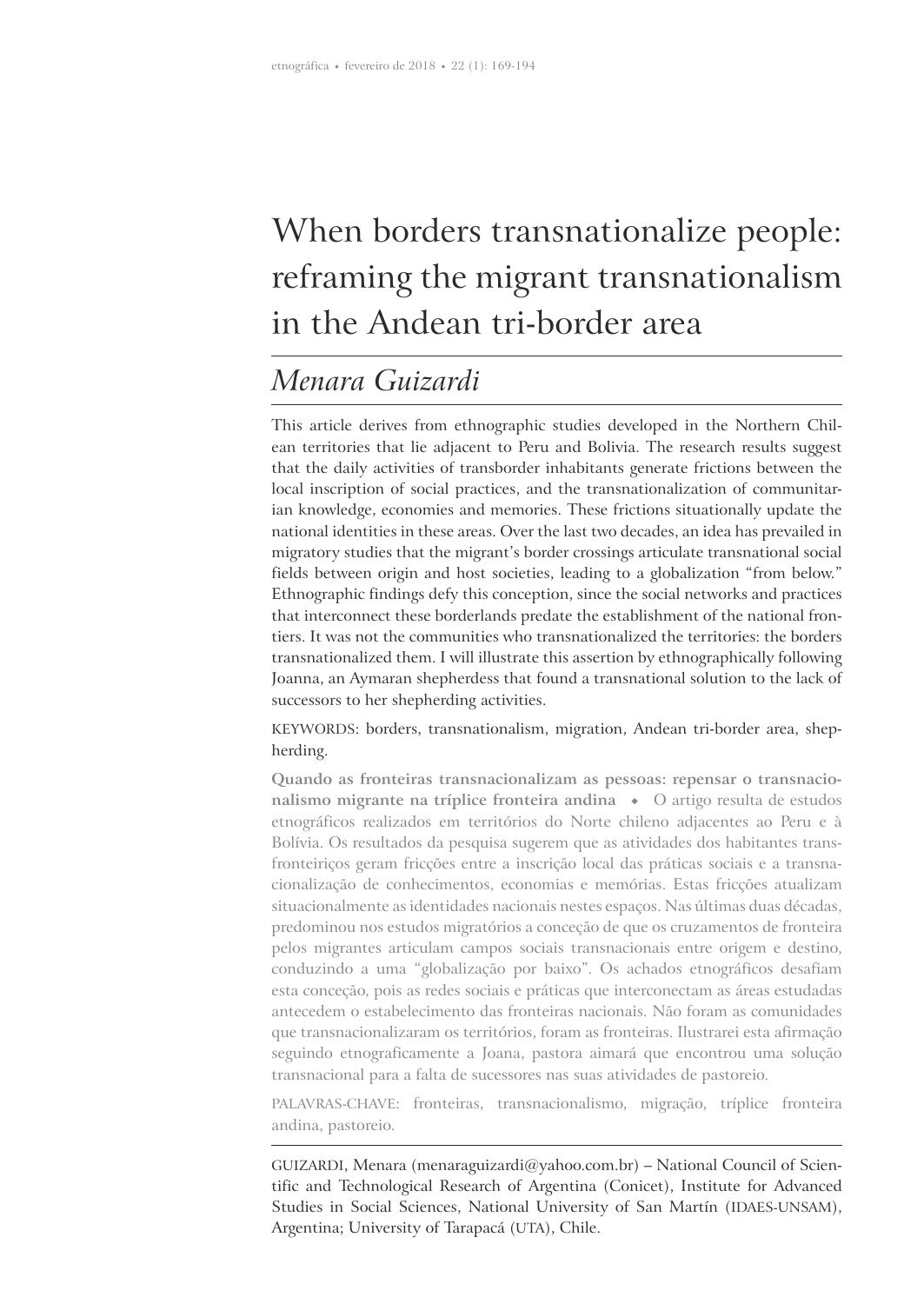#### INTRODUCTION

The present article seeks to contribute to the reframing of the transnational perspective of migration, through an anthropological approach. Such an objective leads to two central epistemological questions that I assumed as the starting point of my reflections on the topic. Firstly, there is the necessity to situate what I understand as the contemporary "anthropological approaches," defining them as constituted by diverse theoretical perspectives (Clifford 1997: 192), articulated by the ethnographical fieldwork (Des Chene 1997: 69-70), and oriented to solve (even if temporally) the "methodological anxieties" that have been stunning the anthropologists since the end of the last century ( Marcus 1995: 99). These anxieties foster the critical recognition of the limitations of classical ethnographical approaches, whenever they are applied to social spaces reshaped by the dialectic of junctions and disjunctions triggered by globalization (Gupta and Ferguson 1997). The expiration of anthropology's "traditional" methodological tools is particularly noticed in border territories (Kearney 1991: 52), such as the villages addressed in this text.

Secondly, we need to resize some categories of transnationalism that are inadequate when explaining mobility in border areas where migrant experiences usually differ from the practices most frequently described in transnational studies. The social networks and the cultural capital that interconnect national borderlands often rely on constitutive experiences of space that precede the definition of national frontiers. In cross-border areas, transnationalism is more than an overlap of "new and changing practices" developed by people as a result of recent access to advanced technologies in transportation and communication. For anthropologists working in border areas, the questioning regarding the theoretical adequacy of transnationalism has an epistemological dimension closely connected with the discipline's foundational problems: we face the difficulty of historicizing the ethnographical understanding of social spaces.

Both reflections were particularly inspired by the ethnographic experiences I lived between 2011 and 2015, in the framework of two research projects that investigated human mobility in the Great North (*Norte Grande*) of Chile.<sup>1</sup> Situated in the Atacama Desert, the Great North is composed of three regions from the current political-administrative division of the country: Arica and Parinacota (with its capital in Arica), Tarapacá (with its capital in Iquique), and Antofagasta (with its capital in the homonymous city).<sup>2</sup> There are many kilometers of international border zones in these territories, which include

2 The capitals are located at the Pacific's coast, and are important port cities since colonial times.

<sup>1</sup> These projects are Fondecyt 11121177, that I directed between 2012 and 2015, and Fondecyt 11110246, directed by Alejandro Garcés (2011-2014). I would like to thank the Chilean National Commission of Scientific and Technological Research which funded both projects, and to Christine Ann Hills, for the careful and invaluable language review.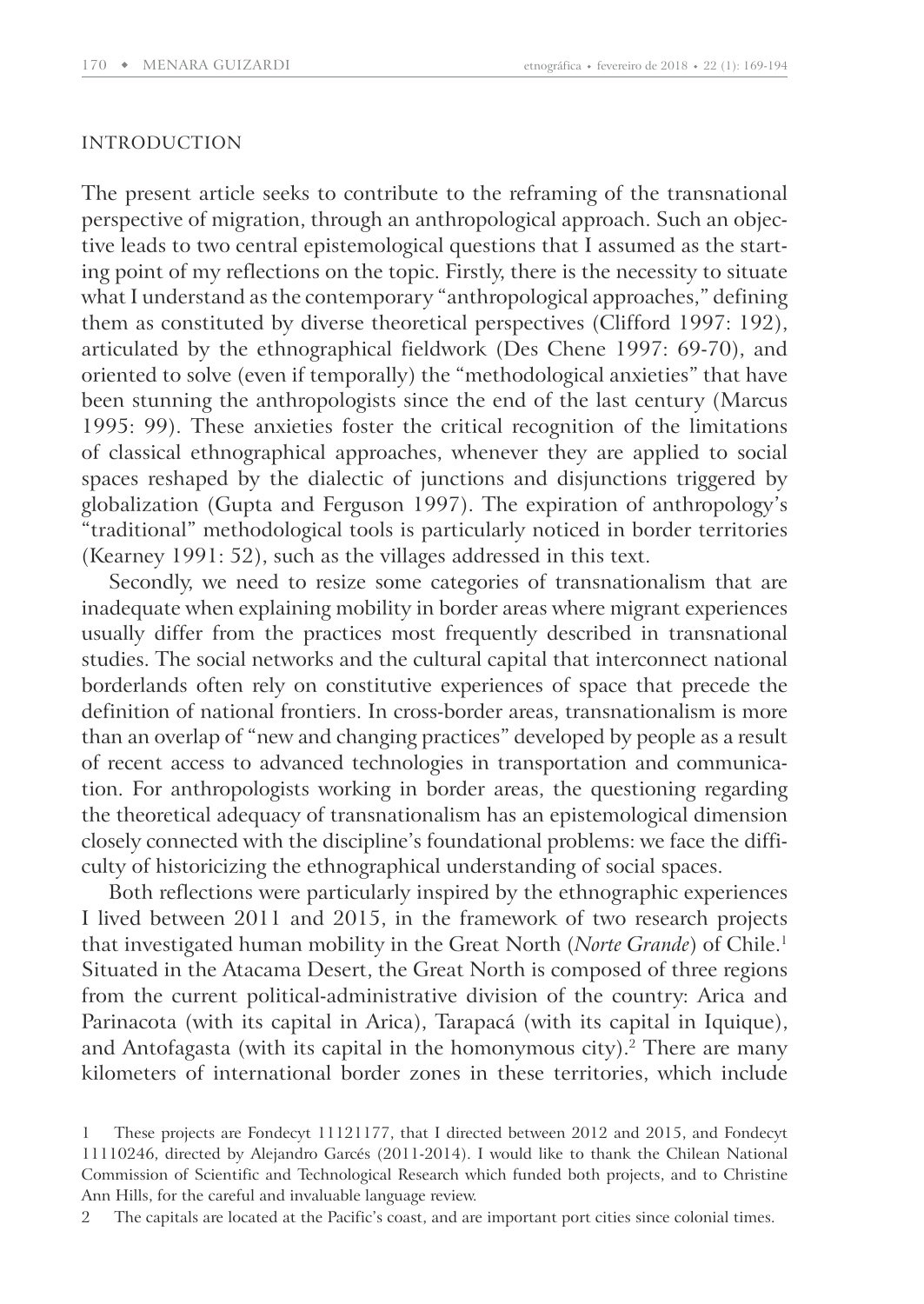eight legal (and uncountable illegal) border-crossing points, and two international tri-border areas (TBAs). One of them is the Andean TBA, formed by the meeting of Chilean, Peruvian and Bolivian territories. This TBA is located on the Andean Plateau of the region of Arica and Parinacota, on the Chilean side.

The lives of the Atacama social groups carry a historically intense commercial and human mobility (Amilhat 2007) across the four orographic platforms that make up the territory from the Pacific coast to the Andean peaks ( Dillehay and Núñez 1988), and in turn from them to the Andean region of Bolivia (where the cities of El Alto, La Paz, Oruro and Potosí are situated).<sup>3</sup> Nevertheless, Atacama's commercial interconnection was violently reshaped by the conformation of national borders in the 19<sup>th</sup> century, after the War of the Pacific (1879-1883). In the conflict, Chile confronted Peru and Bolivia, fighting for mining territories of the Great North (Vitale 2011: 387), which were occupied by the Chilean army. The Chilean victory founded the ideology of a supposed racial difference between Chileans, on the one hand, and Peruvians and Bolivians on the other (Beckman 2009), linking the latter with an indigenous identity associated with barbarism and a lack of civilization (McEvoy 2011: 15). These race-identity ideologies were crossed with the militarization of the Andean TBA and gender patterns: Peruvian and Bolivian women, especially the indigenous, were systematically raped by Chilean military during and after the conflict (Sater 2007: 92).<sup>4</sup> The war also caused a violent disruption of family ties and communitarian practices of the Atacama indigenous groups (Díaz 2006).

In Chile, since the 90s, the national imaginaries about the supposed indigenous condition of its neighboring countries are being re-activated due to the

The borders with Bolivia were established in 1904, through the "Treaty of Peace and Friendship" (González 2011). The agreement formalized the transfer of the Antofagasta region to Chile, establishing that Bolivia would have the right to use the port of Arica without taxation (since the country lost its coastal territories), and that Chile would finance the construction of a railway connecting Arica to the Bolivian capital (La Paz). On the other hand, Chile and Peru agreed the end of conflict in 1883, through the "Treaty of Ancón." The latter formalized the transfer of Tarapacá's territory to Chile and established that the provinces of Arica and Tacna, to that date Peruvian (and the northernmost area invaded by Chile) would be controlled by Chilean authorities and laws for 10 years. After this period, a plebiscite would be held to foster a people's decision about the sovereignty of both provinces (Tapia 2012: 181). The referendum never took place, and the provinces remained occupied by the Chilean army for 46 years. The quest was formally solved, avoiding the people's participation, with the signature of the "Treaty of Lima" (1929), which defined Tacna as Peruvian, and Arica as Chilean (González 2006). It also delimited the national borders in the Andean Plateau, creating the Andean TBA milestone.

<sup>3</sup> Since the 16<sup>th</sup> century there are intense commercial routes between Potosí, the cities of the Pacific's coast (such as Arica and Ilo), and localities of the Peruvian highlands (such as Arequipa and Cuzco) (Sempat 1995: 110). Through these routes, silver and other precious metals were transported from Potosí to the ports, while food and supplies were taken back to the mining regions (Larson 1995: 26; Stern 1995: 77). Women from Potosí and from the Andean Plateau were protagonists of both the transportation and urban sale of these supplies (Mangan 2005: 134-160).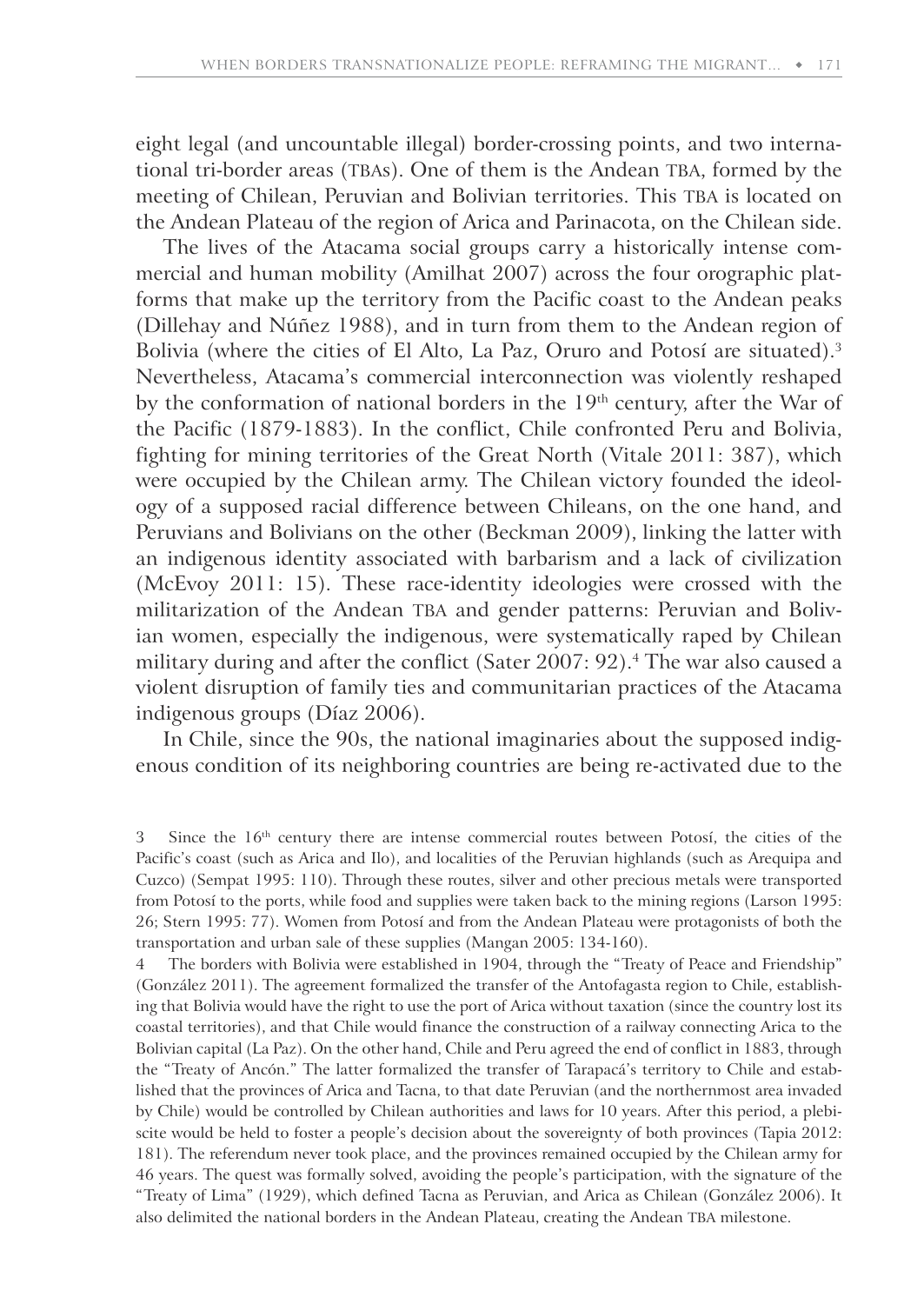intensification of Peruvian and Bolivian migration, enhanced by Chile's economic growth, and by the end of its dictatorial period (Tapia 2012).<sup>5</sup> The Great North concentrates higher proportions of migrants of both nationalities that declare themselves indigenous (Guizardi and Garcés 2012), but their migration is conditioned by the communitarian, family and commercial networks they have with the Chilean indigenous (Rojas and Bueno 2014). It is also triggered by these family network strategies: including mining activities, self-managed business ventures (hostels, restaurants, travel tickets or food stores), domestic and care work, agricultural labor, construction activities, smuggling, commerce and transportation.

My interest in understanding the role of women in the border movements of these territories was deepened due to the ethnographic project I directed between 2012 and 2015 (see footnote 1), which compared the migrant experience of Peruvian women in two cities of the North (Arica and Iquique) and the two cities of the center (Valparaíso and Santiago) of Chile. The study was developed by a team of researchers through a mixed qualitative and quantitative methodological approach, articulated through the conjunction of the extended case method (ECM) and multi-sited ethnography (ME).<sup>6</sup> Between 2012 and 2013, we carried out ethnography on various spaces through which migrant women used to circulate in those cities: residences, hostels, shantytowns, Catholic church welfare facilities, work and leisure environments, state offices, public health posts, and public schools.<sup>7</sup> Between 2013 and 2014, we conducted a survey on 400 Peruvian female migrants (100 in each city).<sup>8</sup>

8 The survey complemented the qualitative results from the first year. It contained 106 questions divided into twelve areas of inquiry: (1) socio-demographic information; (2) migratory displacement and itineraries; (3) access to formal education; (4) labor occupation; (5) civil status; [continues]

<sup>5</sup> In the North of Chile, this intensification of migrations responds to other macrosocial aspects, such as the increase of global circuits of international capitals in this area. It is connected to the dynamization of the activities between the tax-free zones placed in Iquique (ZOFRI, Chile), and in Tacna (ZOFRA, Peru), which constitute enclaves of the Chinese commercial expansion in Latin America. It is also articulated to the massive expansion of Chilean mining industry fostered by the entry of international capitals in the sector (Tapia 2012).

<sup>6</sup> Multi-sited ethnography employs strategies of fieldwork mobility allowing researchers to subvert the categorical isomorphism between space and culture that cements the praxis of classical Malinowski ethnographic techniques (Marcus 1995). The extended case method, which will be explained below, advocates historicizing and extrapolating ethnography to macro-social dimensions through the emphasis on disruptive interactions (the "social situations") and the use of quantitative data (Gluckman 2006). Of Marxist inspiration, the extended case method understands ethnography as praxis.

<sup>7</sup> In Arica and Parinacota, we conducted 87 in-depth interviews. Among them, 32 are life-story interviews carried out with migrant women. The other 55 are semi-structured interviews developed with: male Peruvian migrants (10); female Bolivian who lived in shantytown neighborhoods with Peruvian woman (6); community leaders of the migrant shantytown neighborhoods (3); NGO staff and officials from public health and educational centers (21); Peruvian women imprisoned at Arica's Acha Prison (15). We also recorded about 250 ethnographic photographs and developed a systematic ethnographical diary for the whole period of team fieldwork.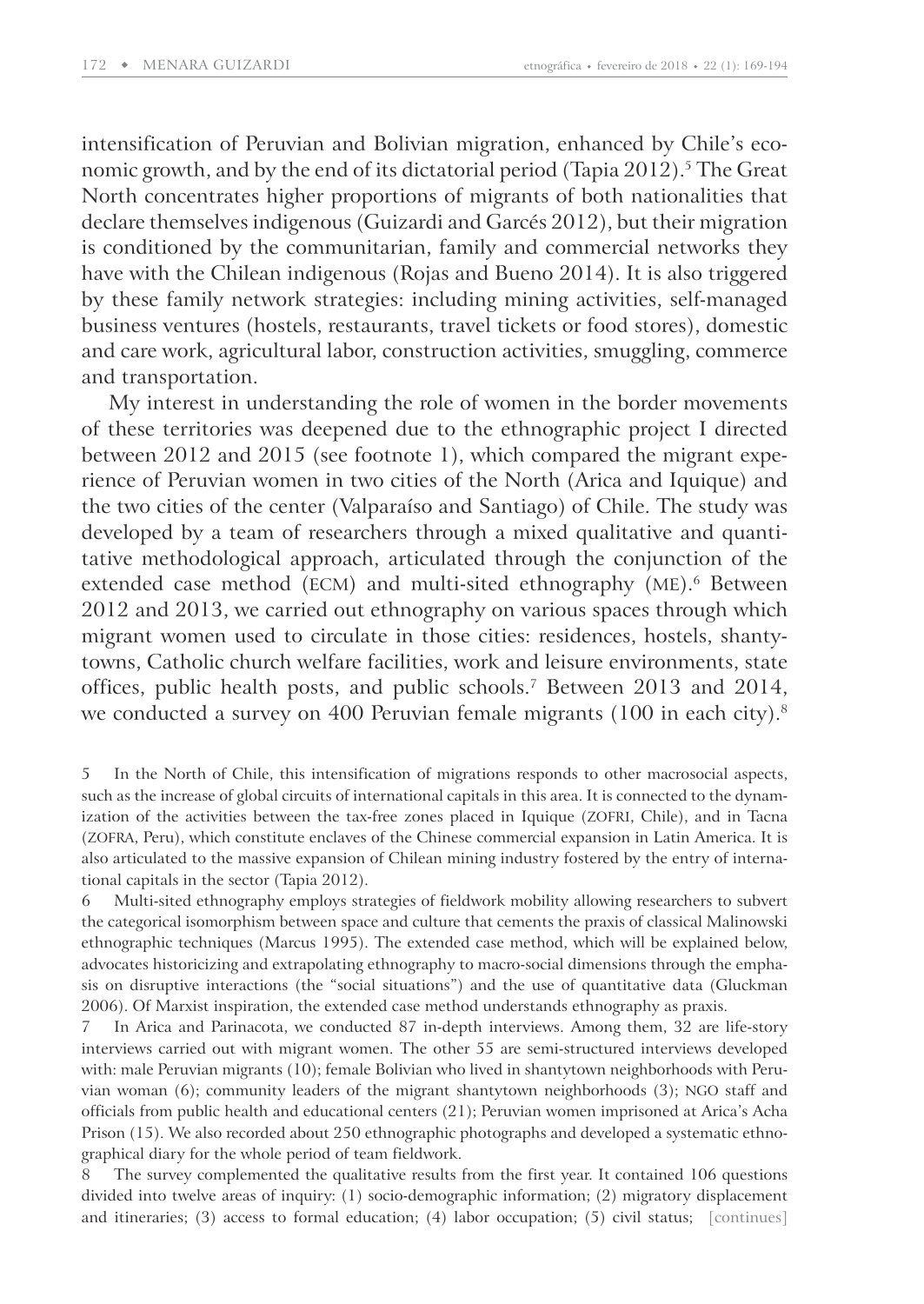Between 2014 and 2015, we digitized and systematized the survey data using geographic information software (GIS). Finally, we contrasted and analyzed all the data.

Nevertheless, since the first year of the study, I decided to expand our areas of action towards the highland villages of the Atacama Desert, seeking to identify if the migratory experiences of the Peruvian women were also connected with these inner localities. The present article derives, precisely, of one of these experiences. When I first started field-working in these territories, my ethnography of the migrants' social experiences was oriented to the transnational practices they built over the national spaces along their displacement routes and itineraries. Incurring a sort of "methodological transnationalism," I assumed that this "new" transborder migration would become the main impulse of the transnationalization of Northern Chilean communities. Ethnography allowed me to understand the naivety of such initial assumptions, forcing me to confront the complex diachronic dimension of the transnationalization of these territories.

Redoubling my attention on the subjects who were not international migrants, I observed how the new transnational practices always emerged in these spaces with a (metaphorical, metonymical or allegorical) connection to translocal activities that precede the establishment of national states' frontiers. The latter does not imply the inexistence of new ways of transnationalism associated to the intensification of international migration in the Great North. These "new ways" are actually framed by historical and contextual social references, and thus, they owe part of their existence to the memory of translocal patterns of displacement across territories that are now separated by national borders.

Following these findings, the present article states that migratory transnationalism in the Great North is strongly tied to ancient translocal practices that were intercepted (or interrupted) by the establishment of national borders. Due to the vicissitudes of the current economic, social and political contexts, transborder inhabitants are operating a creative transnationalization of these translocal practices. The "Chilean locals" acquire great importance in this process, articulating the ancient pre-border practices to new patterns of spatial interconnection. Therefore, the transnational subjects of these border territories are not exclusively international migrants.

With these ideas in mind, I will recover ethnographic examples that tension two key arguments of the transnational perspective of migrations: (1) the assumption that the migrant agency is a central impulse for transnationalism "from below" (Portes 2003); (2) and the supposition that globalization implies a substantive change in the contents of transnational relations. My criticisms

<sup>(6)</sup> residential situation; (7) documental paperwork situation; (8) maternity, children and family;

<sup>(9)</sup> remittances; (10) gender relations; (11) experiences of violence and (12) reasons to migrate.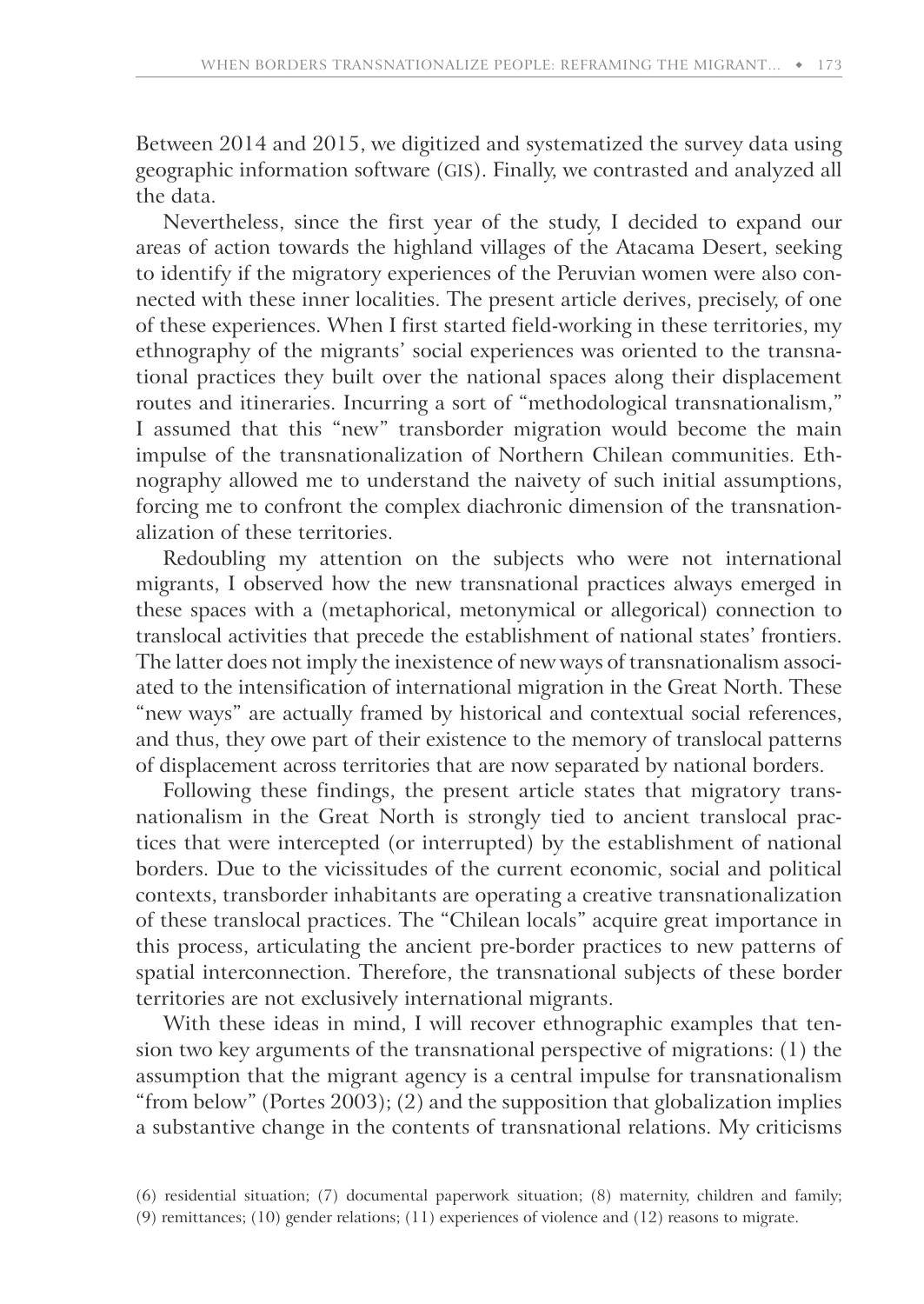will be exemplified through the story of Joanna, an Aymaran shepherdess from Visviri (a village on the Chilean side of the Andean TBA) who has had to find a transnational solution to the lack of successors to her activities. Although far from being the "classic" transnational migrant subject, Joanna leads transnational relations that foster transborder mobility and migrations.

Nonetheless, my description of Joanna's story entails a critical strategy regarding the epistemological relation between the classic ethnographic narrative and anthropologists' synchronic interpretation of social life. Following extended case method (EMC) proposals, I will articulate Joanna's story through a specific "social situation": accompanying her on a daily experience and emphasizing the procedural rhythm of the scenes, dialogues and misunderstandings lived on this day.<sup>9</sup> The challenge proposed here is to situate the narrative of this social situation, of these "stories" of people, "in wider worlds of power and meaning that gave them life" (Comaroff and Comaroff 1992: 17), in which the historical dimensions of the phenomena can constitute (dialectically) the experiences I am narrating, and the theoretical criticism that I wish to bring to light.

## ETHNOGRAPHY, NATIONAL BORDERS AND MIGRANT TRANSNATIONALISM

Classical social anthropology hegemonized the understanding of the interrelation between the notions of space, community and culture as isomorphic (Gupta and Ferguson 1997), naturalizing the existence of borders that would allegedly frame each social group in a specific "cultural area" (Hannerz 1986). This conceptualization overflowed from the national borders' political categories into the anthropological theorization of culture (Gupta and Ferguson 1997), and became hegemonic from the end of the 19th century (Clifford

9 ECM implies four aspects that differentiate it from classical anthropological approaches. (1) It implies an alternative way of treating empirical material derived from fieldwork. Instead of quoting "examples from ethnography in apt illustration of general ethnographical and analytical statements" (Evens and Handelman 2006: 5), it proposes "to turn this relationship between case and statement on its head: the idea is to arrive at the general through the dynamic particularity of the case" (Burawoy 1998: 5). (2) It focuses on the study of social situations, understood as "a series of specific incidents affecting the same persons or groups, through a long period, and showing how these incidents, these cases, are related to the development and change of social relations among these persons or groups" (Gluckman 2006: 17). In the social situations, the ethnographer observes how the connection between social coercion and individual action obliges subjects to "place themselves," to restrict their action to a specific interpretation of values (Evens 2006: 53). (3) It implies diachronically understanding the daily social situations observed, establishing interdisciplinarity with historic studies (Gluckman 2006). (4) The analytical process should aim towards the interpretative extension of the particularities of the social situations, contrasting the empirical data with the reconstruction of the macroeconomic, social and political context (Mitchell 2006: 37).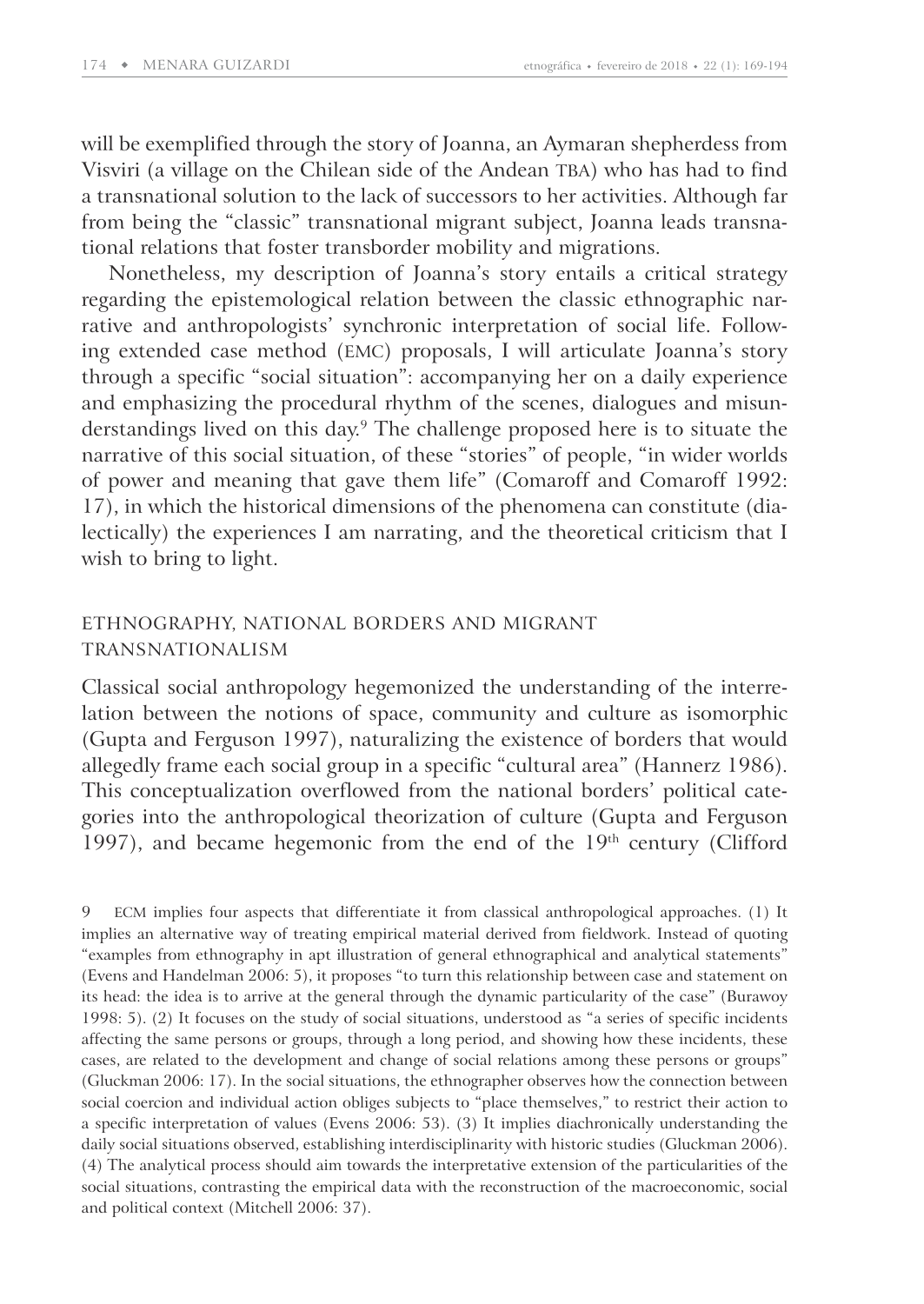1997). Anthropologists worldwide projected their objects of study as "the others," defining this category as a social group different from that of the ethnographer: due both to an alleged radically different cultural background, and to their location in someplace else, far from the anthropologists' own societies. This political (and ethnocentric) bias turned anthropology into a science obsessed in finding the most "other among others," and to narrate this other's social life in a style in which "small is beautiful" (Hannerz 1986: 364).

Theoretically, this assertion was provided by the excessive focus on the social cohesion and structure (understood as an ordered system) and on the synchronicity of the "other's" social life (Fabian 2002: 25). The naturalization of that belief in synchrony establishes a dichotomist appreciation of the relation between persons and social groups (between agency and structure) (Comaroff 2013). It promotes an anthropologically selective blindness, discouraging ethnographers from dealing with the conflictive relation between social customs and hierarchies, and the person's situational strategies to both reproduce and break this state of affairs (Evens 2006). The synchronic perspective also prevents ethnographers from properly relativizing the hegemonic ways through which the local and national societies build the differentiation between "we" and "the others." So, defining how these two categories ("we" and "the others") are produced in a certain historical context, in a particular locality, should be the starting point of a critical anthropological perspective, attentive to avoid reproducing the nation-state mythologies regarding the supposed homogeneity of the imagined national community (Fabian 2002: xx).

These reflections enable me to add two other elements to those I discussed in the introduction as constitutive of my methodological anxieties and, thus, of my anthropological perspective: the necessity to historicize ethnography, and to redouble attention to the ways of developing ethnographic accounts. From my point of view, the diachronic perspective in anthropology must be connected to the effort to create narrative practices that allow the expression of the contradictions between local spaces and global dynamics. It must also avoid discursive usages that frame the relation between agency and structure (among others) as a dichotomy.

This critical approach in anthropology can only be understood as part of a context: it has caused and has been caused by the social and political changes in the experience of border crossings over the past three decades. Since the end of the 80s, globalization has increased the compression of the time-space relationship, challenging the Euclidian space perspectives that modern geography juxtaposed onto the border concept. The notion of a border as a dividing line that separates peoples, processes and things no longer served to describe movements between nation-states. Cross-border regions situated on the confluence of two or more national spaces emerged as the central axis for the research (Perkmann and Sum 2002), as areas that condense multi-scale phenomena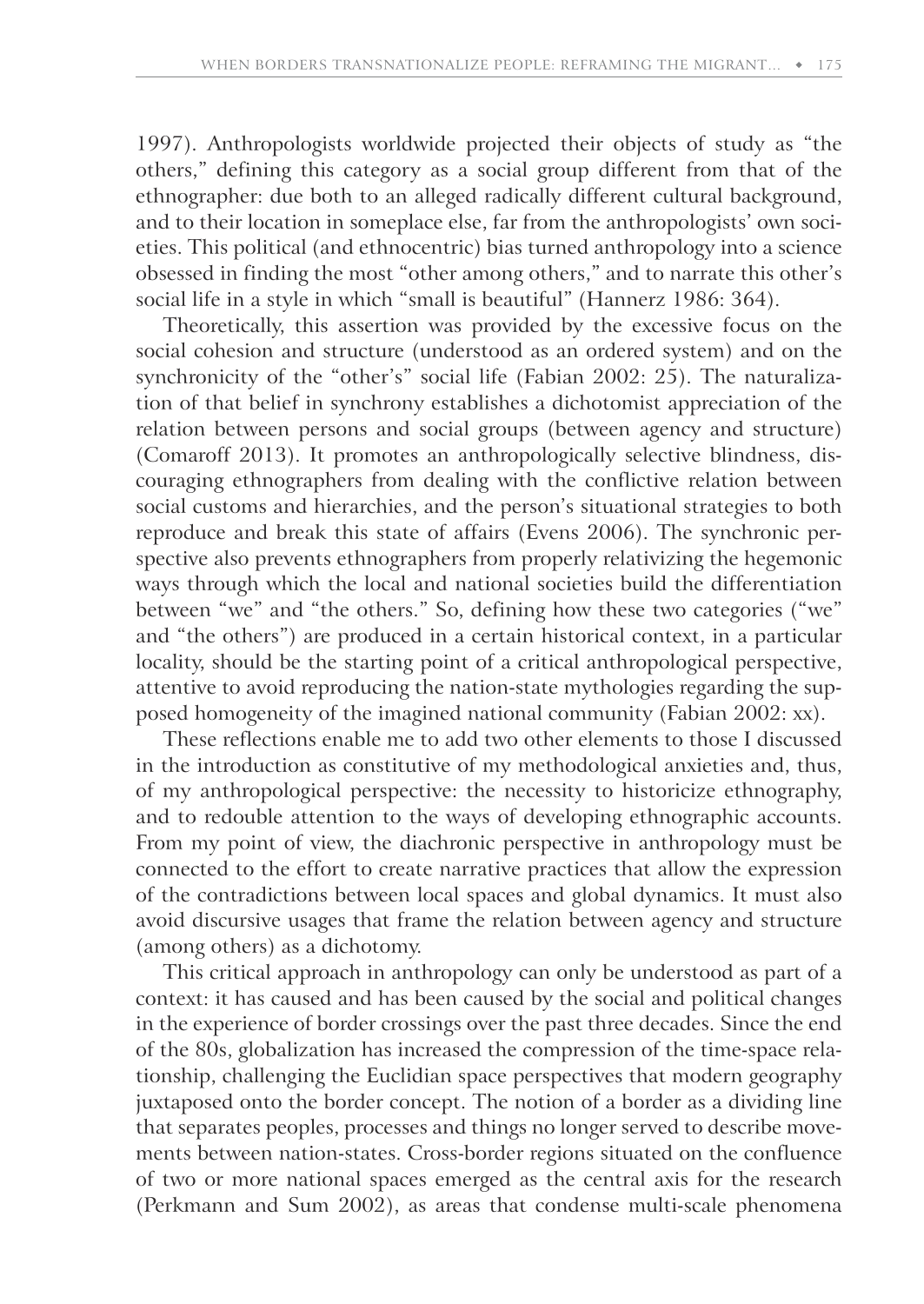(Sum 2003) that defy two founding ideologies of the nation-state: firstly, the (ethnic, phenotypic and cultural) separation of those who belong to the country from "the others"; and secondly, the idea of the existence of a demarcated spatial limit circumscribing the social processes that would presumably belong to the nation (Kearney 1991).

In the 90s, Anglo-Saxon anthropology began to theorize about border spaces from the tension between subject, history and culture (Grimson 2003: 15). Kearney (2004), for example, argued that border regions are crossed by three political aspects constituent of their spatiality: literal borders, in the form of political-territorial demarcations, identities crossed by ethnic, class and nationality variables, and political systems (official and nonofficial organizations responsible for charting and enforcing political-identity limits). Then, these would be plural spaces where nation-states act structurally, while subjects act re-interpreting and negotiating the classificatory hierarchy of the state (Brenna 2011: 12).

Anthropologists of South American border regions have followed these reflections, arguing that the porosity of borders "does not necessarily imply a modification of identity classifications and national auto-affiliations. Rather the presence of the border allows the organization of a social system of exchanges between groups that consider themselves different" (Grimson 2000: 28). The fact that people cross borders does not mean that said borders disappear. The judicial, political, economic and identity asymmetries between neighboring countries promote the emergence of social practices that seek to benefit from these differences, from the liminality between legal and illegal, and between belonging and being uprooted (Grimson 2005). From a critical approach, I consider that the border condition alters the way in which the acts of people or social groups and the macro-structural characteristics of the context breed the construction of "the local," implying, simultaneously, mutual conformation processes with "global" phenomena (Kearney 1995; Perkmann and Sum 2002).<sup>10</sup> This double relationship is inherently dialectic (Kearney 1991, 1995) and problematic (Agnew 2008), articulating some changes in the borders in temporal horizons (such as compressed-time and memory-time of nations) and in spatial scales (such as global, regional, national and local

10 Ethnography in border territories requires an analytical sensitivity towards the nuances of the relationship between agency and structure. It demands adopting perspectives more attentive to those daily actions of the people that, unexpectedly, can give rise to major structural transformations. The critical perspective that I adhere to in this study refers, precisely, to the proposal of Jean Comaroff (2013), for whom this sensitivity is articulated through a "dialectical ethnographic approach." The latter is characterized by the effort to capture the reciprocal interaction of human practice, social structure and symbolic mediation (Comaroff 2013). It is also articulated with the ethnographic methodology used, the extended case method. For a detailed discussion on this critical perspective and its methodological implications, see Guizardi (2016).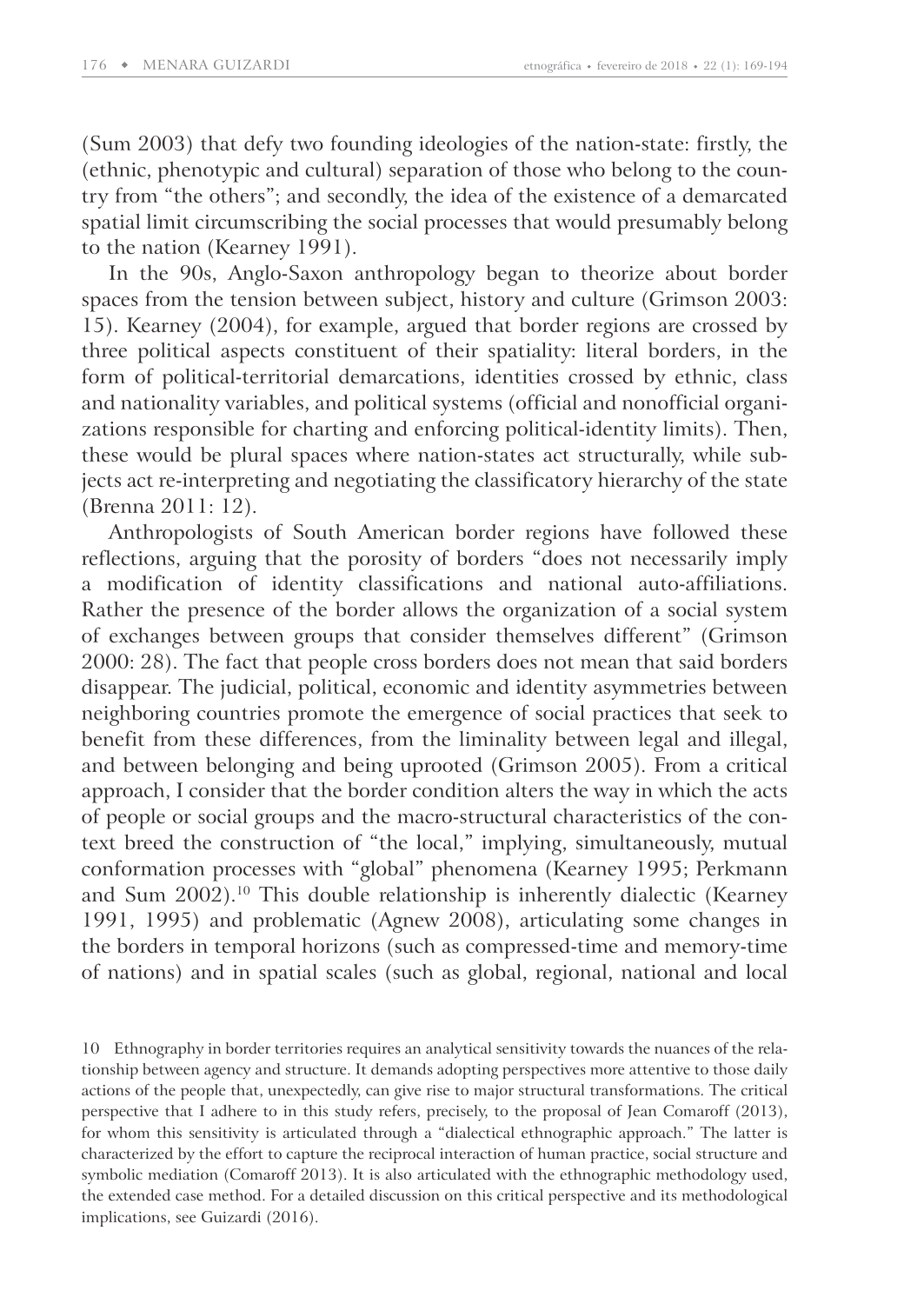scales) (Sum 2003: 208). On the other hand, cross-border mobility summons us to deconstruct the patriarchal and masculine ideology and the invisibility of the importance of women in global movements (Freeman 2001).

These ideas regarding the junctions and disjunctions of transborder mobility raise some problems about the most hegemonic arguments of migration studies, which since the 90s have been predominantly developed to explain the migration of global Southern populations moving to a metropolis of the global North (usually situated far from border areas). The border crossings are taken into consideration in these studies, but their analytical focus are the modes of interconnection that, due to globalization in communication and transport technologies, the migrants articulate between localities placed in different countries (separated by long distances one from another).

Since the end of  $20<sup>th</sup>$  century, the predominating idea in the social sciences is that the globalized condition of migrants materializes as transnational practices that consist of creating social fields that link the countries of origin and destination (Levitt and Jaworsky 2007). "Transmigrants" maintain family, economic, social, organizational, religious and political relationships across borders: they take decisions, show interest and negotiate identities with the social networks that connect them with at least two countries (Glick Schiller, Basch and Blanc-Szanton 1992). Therefore, transnational migration would lead to a globalization "from below" (Portes 2003) that tensions the states' limits.<sup>11</sup>

Various authors (Massey *et al*. 1993) understand this transnational social field as the link between migrant social and cultural capitals. Migrant social capital is defined as "the aggregate of the actual or potential resources which are linked to possession of a durable network of more or less institutionalized relationships of mutual acquaintance or recognition" (Bourdieu, in Portes 2000: 45). This durable network is not naturally given, but is weaved from strategies aimed at the institutionalization of group relations. Cultural capital would correspond to the knowledge incorporated by the migrants and spread through their networks. Consequently, the communities' axes would be their social networks and not their inscription upon a "cultural area." The transnational spatiality of the migrant communities relies on the frequency of practices that bring the communities together, and not on the literal spatial distance between the members of their networks (Besserer 2004: 8).

11 The experience of this sort of communitarian life produces a dialectic relation between "there" and "here" that is defined as an experience of social simultaneity (Levitt and Glick Schiller 2004). The spatiality that migrants create in the host society will be updated by practices, relations, identities, affections, desires and social hierarchies that come from other localities. This does not mean that the community becomes a-spatial, rather that its spatiality will demand an increased mobility from its subjects in spatial, symbolic and identity terms. So, the concept of simultaneity tensions the notion of spatial communitarian stability (the space-culture isomorphism) and identity stability (the community-identity isomorphism).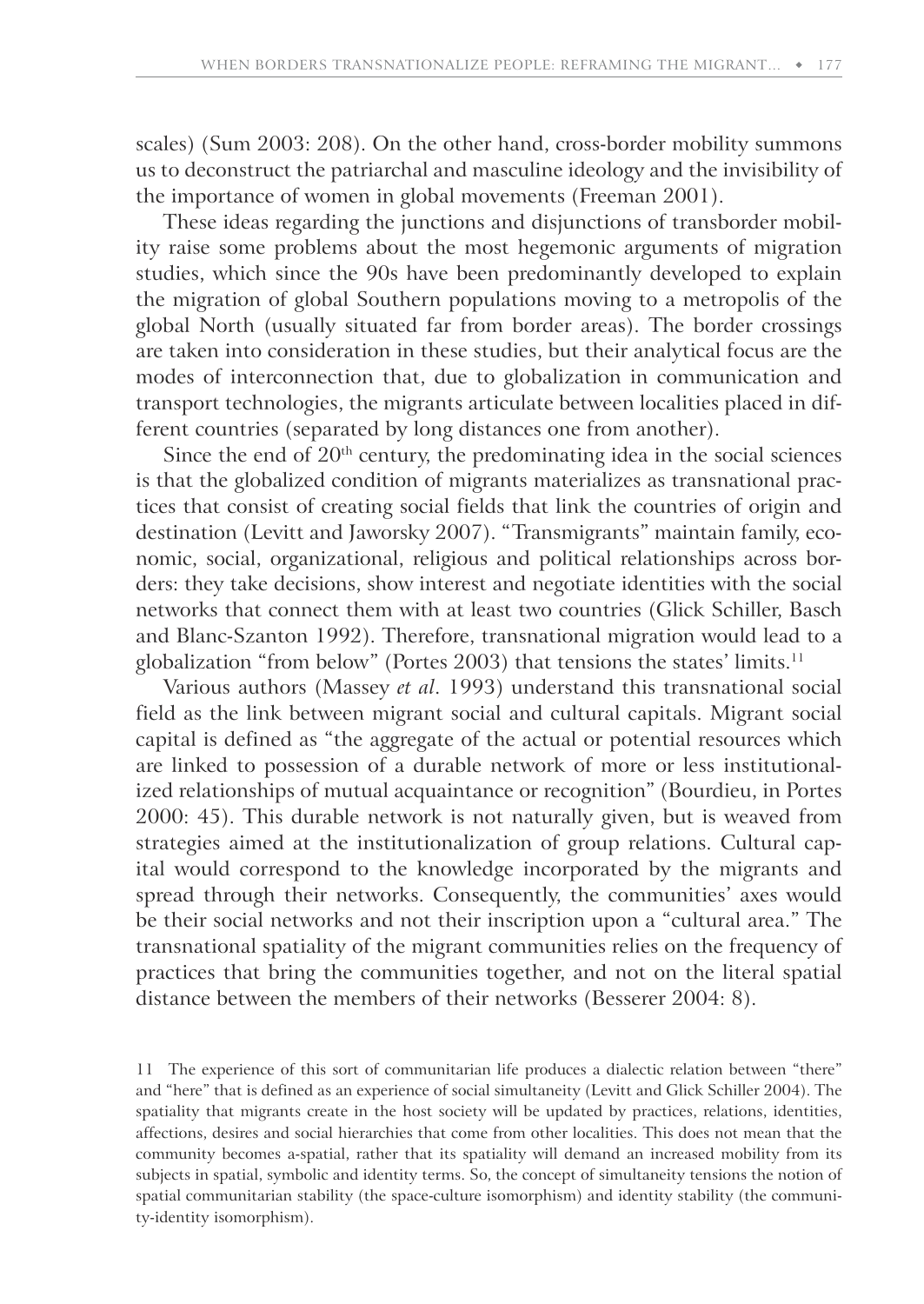The Andean TBA territories challenge part of these reflections because the social networks (and the cultural capital regarding migration) in these areas predate the establishment of the borders: mobility practices and human flows constitute experiences linked to even pre-colonial times. They are translocal practices that became cross-border with the establishment of the national borders: here it is not the subjects themselves who have transnationalized the territory "from below"; the border has transnationalized them. This inversion of logic supposes the need to measure the limits of the transnational perspective of migrations in explaining border movements. It implies extending the very concept of "migration" to include the processes of cross-border mobility and bi-residentiality that respond to the logic of circularity (Guizardi and Garcés 2013). It also implies reconsidering the definition of the transnational subject "par excellence" as an international migrant. The social situation I will narrate below will detail ethnographic evidence that can help to explain these affirmations.

# JOANNA AND THE (TRANSNATIONAL) STRATEGIES OF SUCCESSION IN THE ANDEAN TBA

#### *Arriving at Visviri*

In December 2012, I visited for the first time the highlands of the Chilean region Arica and Parinacota to start my ethnography of the border experiences of those who live between the localities of Visviri (Chile), Ancomarca (Peru), and Charaña (Bolivia), where the Hito Tripartito (the Andean TBA's milestone) is placed. It was not exactly the best timing for such a trip: between December and March clouds originating in Bolivia gather strength to cross the mountains, and cause powerful rains and hailstorms on the Chilean side, often damaging the roads.<sup>12</sup> This rainy season is known as the "Andean Plateau winter" (*invierno altiplánico*), but on the Chilean side, people refer to it as "the Bolivian winter."

Attributing a nationality to a climate phenomenon constitutes a noteworthy exercise in symbolism. It offers an excellent example of the production of meanings attributed to national boundaries and allegiances in these territories, being structured around a double semantic juxtaposition: the naturalization of the national, and the nationalization of ecology. Although outsiders find this a strange metonymy, this double juxtaposition goes unnoticed by Chilean state officials and non-indigenous people, who did not seem to understand why I was baffled by the attribution of Bolivian nationality to a climatic phenomenon that takes place in the North of Chile. Justifying the expression, some of those interviewed argued that the nationalization of the rains derives from an "incontestable fact": the clouds "really" did come from Bolivia. However,

<sup>12</sup> While the coldest period in these areas is from May to October (when temperatures drop to -5 $^{\circ}$  C), the rainy season is from December to March each year.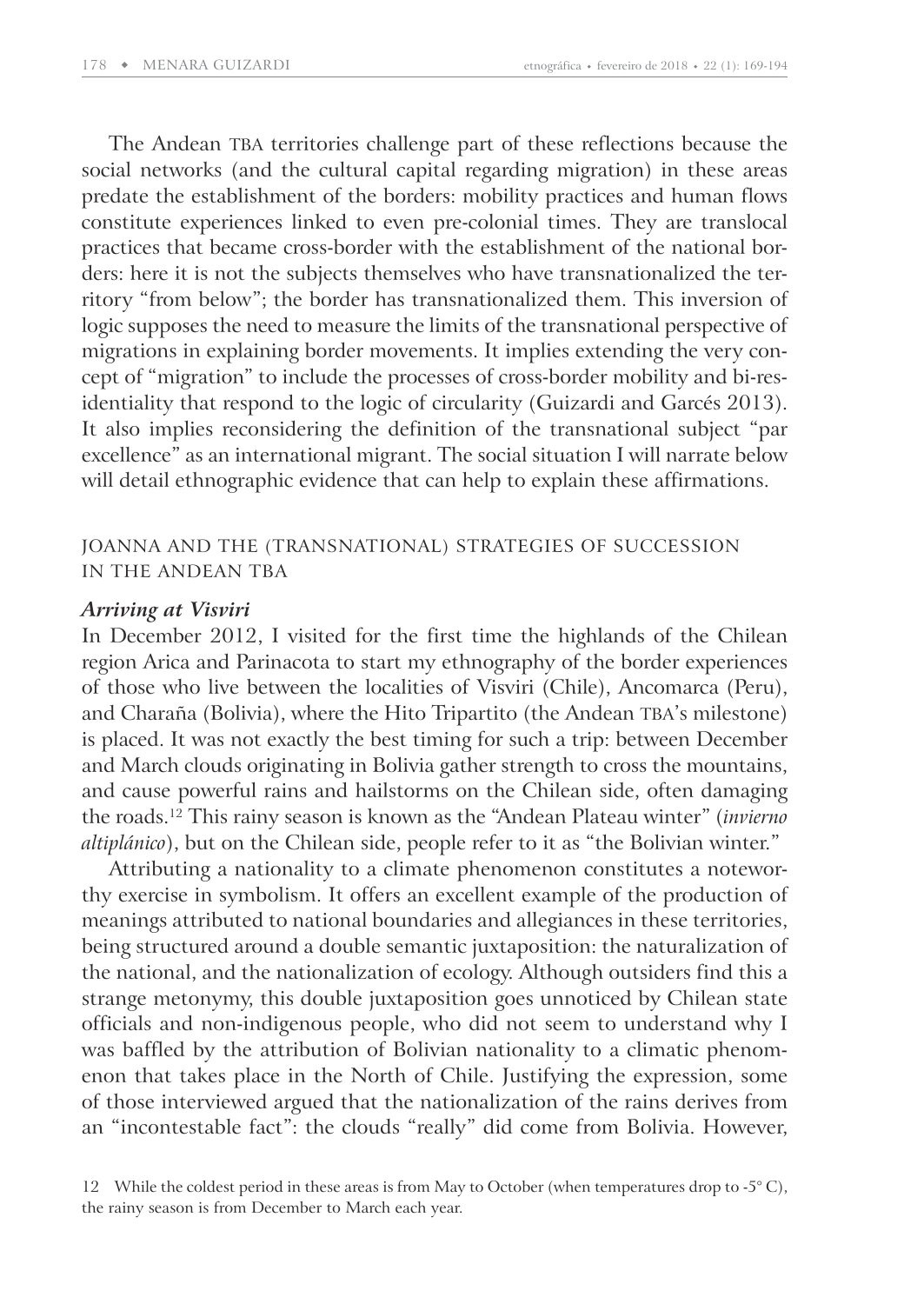

*Map 1* – The Andean tri-border area (Chile, Peru, Bolivia): national limits and orography.

from my point of view, to answer this question coherently, it is necessary to displace the focus from "reality" to the "production of reality." By the latter I mean that if the remembering of this "fact" was not central to the "Chileanization" of the region of Arica and Parinacota, it would be easily "forgotten." The "Bolivianization" of these rains, which constitute an important event across the entire Andean Plateau, reaffirms the otherness of the (Chilean) Aymara people that live in these territories. For them, the rains are a central element to their experience of space, impacting significantly on their productive processes, economic organization, spatial distribution, social networks, and communitarian relationships. They also evoke their territories' ecological connection with Bolivian lands.

For the people that live in Visviri, Ancomarca and Charaña, accustomed to their villages' altitude (4000 meters above sea level), a temperature of 2° C, with hailstorms in December presents few problems. But, for a Brazilian anthropologist, used to living in tropical climates and with a precarious resistance to the lack of oxygen, this first fieldwork experience was one funny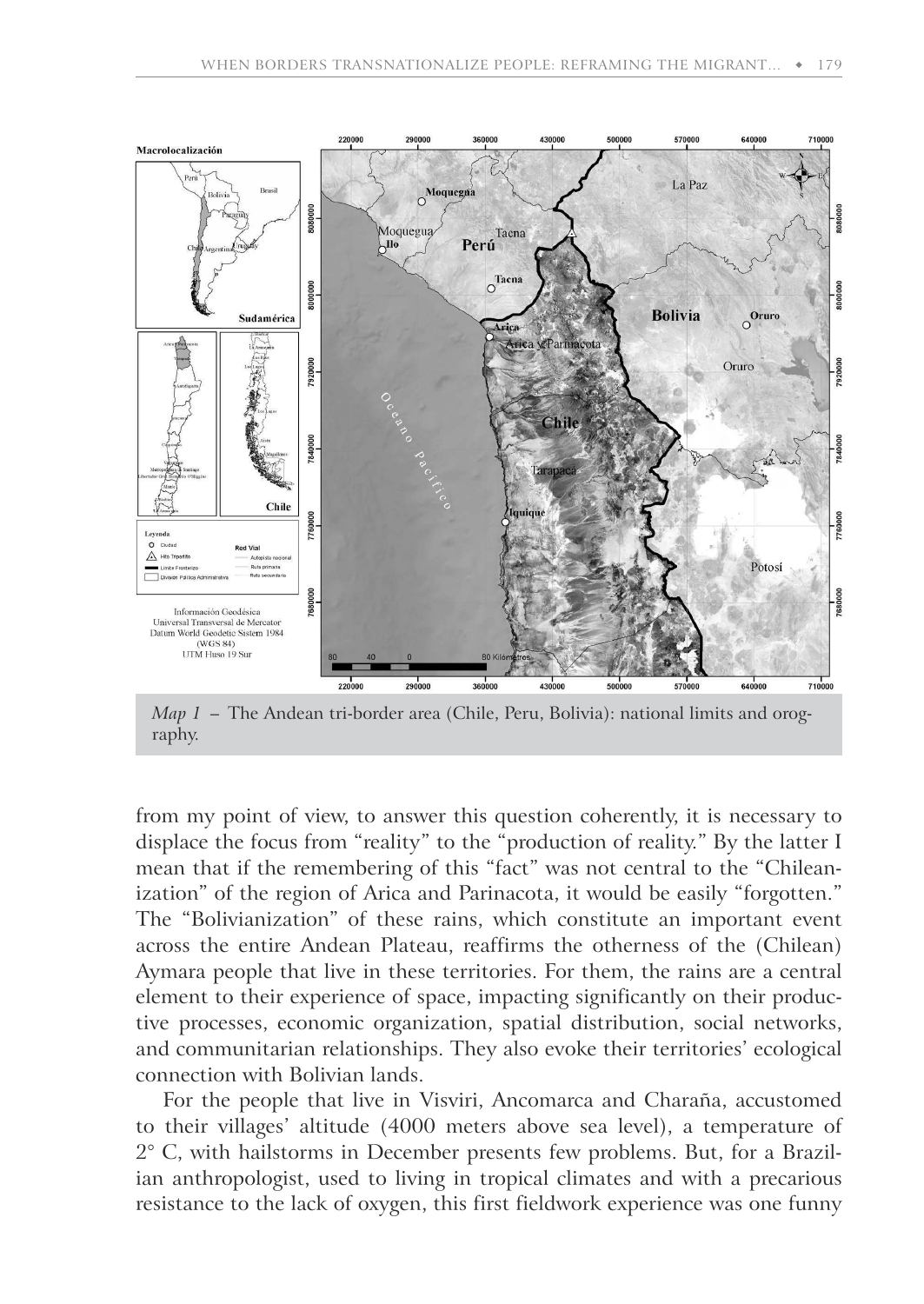scene after another. The local Aymara women, who inevitably cringed watching me on more than one occasion, responded with welcoming tenderness to my physical shortcomings whilst acclimatizing.

I had arrived in Visviri along with another anthropologist (male, Chilean and fully adapted to the highlands).<sup>13</sup> Our plan was to stay in the village to observe the circulation of Peruvian and Bolivian workers employed in the restoration of the railroad between Arica and La Paz.<sup>14</sup> It was also our intention to attend the Tripartite International Fair, an open market that is held on Sundays on both the Peruvian and Bolivian sides of the border. Due to the fair, the border control of people in transit is relaxed from 10:00 am to 4:00 pm: those who live in Visviri, Ancomarca and Charaña are exempted from customs and documentation controls.<sup>15</sup> This is not the case for foreigners, who must comply with all routine inspections. At the fair, the Aymara from all three countries sell their agricultural, handicraft and manufactured products. They also interchange animals, second hand (and new) industrial products, and smuggled or counterfeit goods. Some of the exchanges do not involve money, which helps the Peruvian and Bolivian Aymara sidestep the significantly lower purchasing power of their currencies compared to Chile's. The street market was thus a singularly curious event: it established a permissiveness in border-crossings that was incoherent with the Chilean state's discourse about controlling all exchanges at these borders.

Arriving in Visviri, the first thing that caught our attention was the number of public works in the village: the square had been recently renovated, the health center was new and had impressive infrastructure. The municipal school and the municipality building had also been renovated and the streets were in the process of being paved. These renovations (and the colorful plaques with the Chilean flag and the name of the responsible ministry) announced the Chilean state's presence and the importance it placed on its local spaces at the border:

13 The colleague anthropologist, as will be explained below, played a decisive role. First, his presence made me closer to Aymara women, who preferred to talk to a foreigner woman than to a Chilean man. Due to the latter, in these initial days in Visviri, we carried out our ethnographies separately. Second, the colleague was also an important interlocutor in the analysis of the ethnographic episodes lived in the Altiplano. Despite his importance, this article is focused in highlighting my experience with the interviewees in its gender dimension: as my encounter with Aymara women that chose to exclude my male colleague of their conversations.

14 This railroad is part of the compensation offered by Chile in the treaty of 1904. It was inaugurated in 1913, and has approximately 450 kilometers, being the shortest connection between the Bolivian highlands and the Pacific coast. In 2005 an exceptionally intense rainy season destroyed part of it. The works to which I refer were intended to repair the rails for future opening. After the restoration was completed, in 2014, an earthquake of magnitude 8.2 (Richter scale) damaged the railway once again. Its reopening was then scheduled for the end of 2016.

15 Nevertheless, the Chilean Agriculture and Livestock Service (SAG, in its Spanish acronym), always applies a very strict control on the entry of plant and animal products to Chilean territory.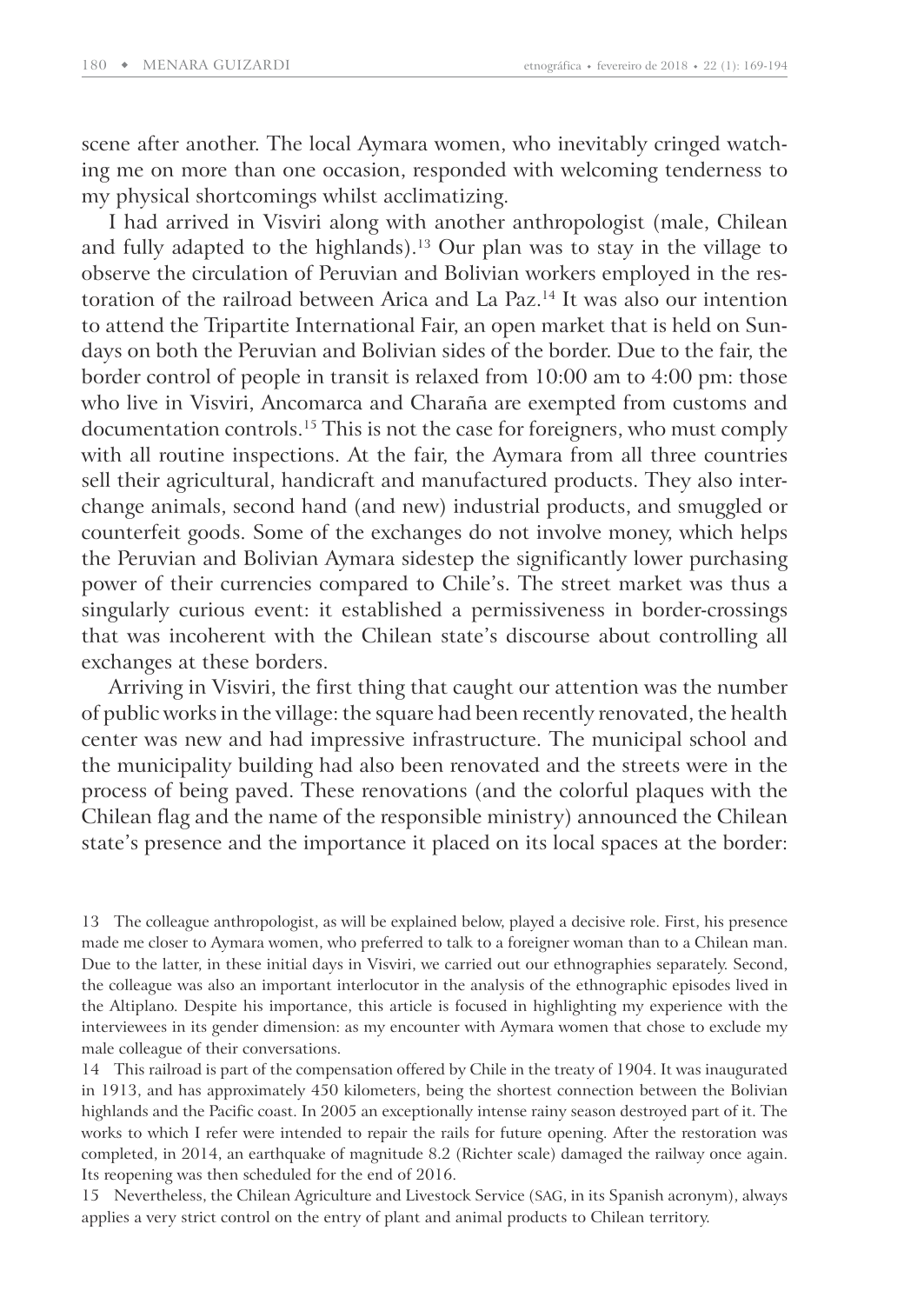both things seemed particularly out of proportion to us, given the small size of the village, which, in the Chilean census of 2002, had only 265 inhabitants  $(167 \text{ men and } 98 \text{ women})$ .<sup>16</sup> The 2012 census data indicates a slight population decrease, but no important demographic changes are noticed in comparison with the 2002 census (although an increasing proportion of males and the aging process are confirmed trends in both).<sup>17</sup> Highland villages of northern Chile have been facing the reality of an aging and declining population since the 50s,<sup>18</sup> when the Chilean state began to implement development policies emphasizing the urbanization and industrialization of its national territory, and fostering migration from the Andean Plateau to the coastal cities of Arica, Iquique and Antofagasta (Gundermann and González 2008: 86; Gundermann and Vergara 2009: 122). Since the 90s, the mining boom in Chile has been a new pull factor encouraging migration of the economically active population born in the indigenous highland villages to both the inner mining cities (such as Calama) and the coastal capitals.<sup>19</sup>

But, beyond the proliferation of public works, our attention was also drawn by the absence of people in the street: the village seemed uninhabited. We would later discover that almost everyone had gone to a neighboring village's festival celebrating the Virgin Mary.<sup>20</sup> Despite this lack of people in the streets, the only local hostel had no available rooms: the workers hired by the Chil-

19 Consequently, ancestral economic activities (such as agriculture and shepherding) have suffered a disarticulation. Aymara social groups developed new economic strategies after their massive migration to the coastal cities (Gundermann and González 2008) and it fostered the organization of their political movements, which would have a significant impact on the defense of indigenous rights and interests in Chile (Gundermann 2003). The trade and smuggling activities that are also ancestrally carried out by Aymara communities have not been dismantled to the same extent that agricultural and pastoral practices have: they have suffered a functional reorganization and in fact have witnessed an increase, especially since the beginning of the present century (Garcés and Moraga 2016). The latter is related with the economic globalization of these areas, which has increased trade links with Bolivian and Peruvian localities (resulting in the rearrangement of economic complementarity between border villages) and has promoted the intensification of mobility circuits.

20 In the Andean Plateau, the celebration of the Virgin Mary promotes multidimensional interchanges between families and social groups activating historical practices of syncretism between their communitarian religious rituals (many of which predate colonization), Christian beliefs, and the nation-state's mythologies. In doing so, they endorse translocal systems of total prestations, trade routes and mobility itineraries between Chilean, Peruvian and Bolivian territories (Guerrero 2014).

<sup>16</sup> The public infrastructure on the Chilean side of these borders is greater than in the Peruvian and Bolivian territories. The production of such a difference is part of Chile's border strategies: it supports the discourse regarding the lack of development in Chile's neighboring countries.

<sup>17</sup> Due to problems of sampling and analysis, the Census of 2012 was officially declared invalid and its results must be taken as an approximation. Chile has not gathered reliable and updated census data since 2002.

<sup>18</sup> The district of General Lagos (of which Visviri is the administrative capital, and concentrates the best part of its population), had 3299 inhabitants in 1952; 1087 in 1982, 890 in 1992, 879 in 2002 and only 625 in 2012 (Vicuña *et al.* 2015: 41).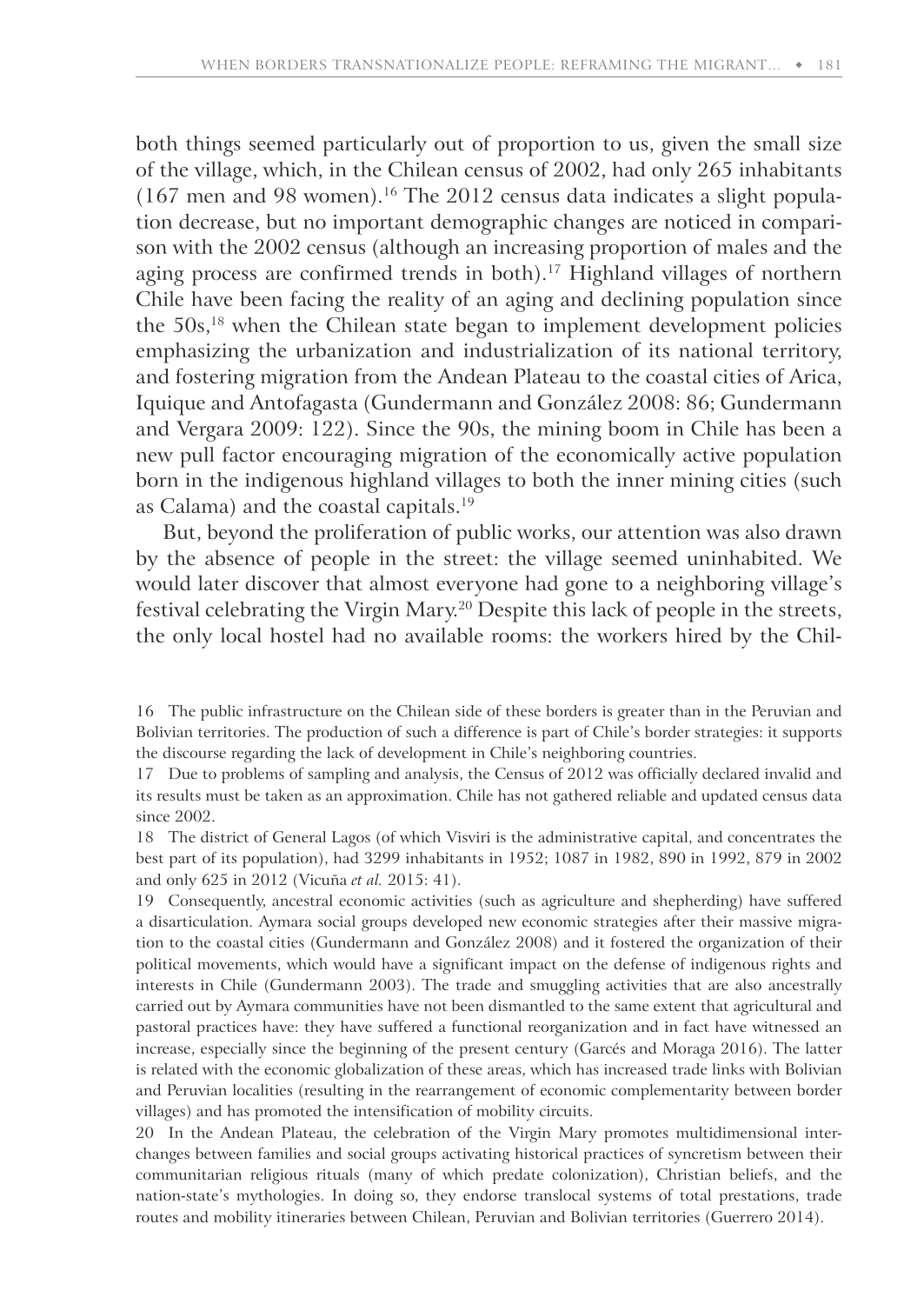ean government (most of them Peruvians or Bolivians) for the restoration of the railway were all housed there. The lady in charge of the hotel's reception, noticing that I was freezing, told me to go to the village food store and ask if they could not put us up for at least one night. Another possibility, she said, was to ask for the city's mayor's permission to spend the night in the city hall building, or in the municipal school. But this option was unlikely for that first night, given that the mayor had also gone to the nearby festivities and would not return to the village until the following day.

The small store, where you could buy from food supplies, to cleaning and hygiene products, was served by another lady. While I was explaining our situation to her, an elderly gentleman joined our conversation, but he spoke to us in Aymara. The lady, apparently embarrassed by his interference, remarked: "Do not pay any attention to him. He is '*tata*';<sup>21</sup> he is very old and has forgotten how to speak Spanish." The *tata's* lack of memory seemed an important piece of ethnographic data to me: Spanish is not usually the first language for the Aymara people of this part of the Chilean Plateau. At this stage in life, when one is inclined to selectively forget certain symbolic structures, the memory of the grandfather remained closely tied to the Aymara language.<sup>22</sup> The lady's husband and their six-year-old daughter also appeared on the scene. Husband and wife started a lively conversation between themselves, discussing who could provide us with shelter. Afterwards, they told us about "aunt" Joanna, who lived very close by. She was in the process of renovating her home to open an informal hostel: the work was not quite finished, but perhaps the house had the necessary conditions to give us a roof over our head. Once they had it all decided the husband went off to find the aunt. While waiting, I took the opportunity to buy some food supplies for our stay, and to talk to the lady. She reiterated that, in case the aunt could not receive us, we could go over to the Bolivian side (to Charaña) where her "uncle" ran a "family and decent" residential.

When I first saw Joanna enter the store, I thought that she was about 60 years old (she told me, later in her house, that she was actually 78). She came in dressed in the typical long skirts of the area, with her hair plaited in two braids and carrying a bag of herbs, a gift for her niece. The grandfather, who was still walking in circles inside the store, greeted her and they spoke in Aymara. They all talked in this same language among themselves (most probably arranging the details of our lodging). Soon we were integrated into the conversation, and they explained to us (in Spanish) the housing conditions. The bedroom had a roof, two mattresses, and Joanna could lend us blankets

<sup>21</sup> The word is used in Chile to refer affectionately to grandfathers.

<sup>22</sup> His daughter's embarrassment evidences her consideration that the lack of language memory was somehow equivalent to a lack of mental health, and her conviction that it was necessary to apologize for him not remembering Spanish.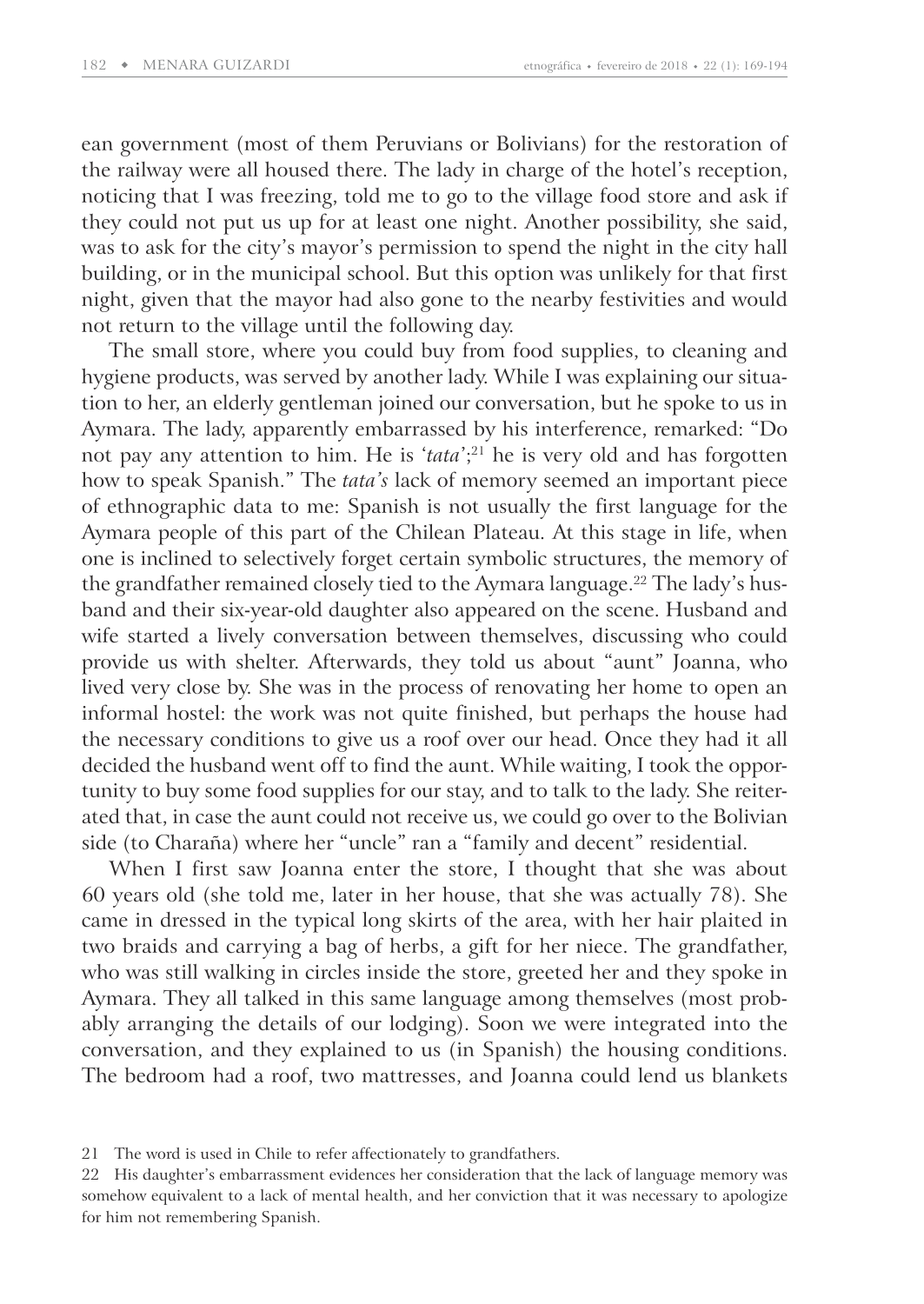for the night. The water and the bathroom were outside, in the yard. It was more than enough, so we went with Joanna to stay in her newly refurbished room, with its tiled floor, adobe walls and zinc roof (which provided us with a loud soundtrack when hailstones fell that first night). The room next to our bedroom was the kitchen, which had a wood-fired oven embedded in the wall. Once our luggage was in the room, Joanna looked at me with some concern. It was difficult at first for me to understand her (I was not yet familiar with the Aymara accent), but I understood her advice: I should eat before nightfall; sleeping on a full stomach would make me vomit from "*apunamiento*" (the local word for altitude sickness). She sent us off to the only place where we could find some food (the dining room of the railway workers). There we should talk to another "niece" of hers, who was a waitress there. The young woman, on knowing that we were staying at her "aunt's" house, was very happy to help us and gave us special treatment. We ate and retired to sleep before the storm.

## *Women's talk*

Back at the house, my colleague went to bed,<sup>23</sup> while I went to the kitchen to talk with Joanna, who was drinking tea and eating *charqui de llama* (cured llama meat). She was quick and proud to guarantee the *charqui*'s high quality, since it was made from her own flock, and the meat had been dried and salted by a nephew, who also helped her in selling and/or exchanging it.<sup>24</sup> She sat me next to the wood-fired oven where it was warm, and told me that she would boil water for me to wash with in the morning. On no account should I wash myself with the cold water from the yard, she insisted: I would most certainly get sick. From this moment on, our "women's talk" started. While we were eating *charqui* and she was knitting gloves and hats (with wool from her own llamas), she told me part of her life story. Through her narratives – full of allusions to other people's stories, and to her visits to and walks in the surrounding areas –, I began to see the way in which the national border was threaded through her and her family's itineraries.

Joanna was a widow and had sons and daughters. Her sons had migrated to work in the mining industry: some went to Iquique, others to Calama. Part of the resources for the work on her house came from these sons, who wanted to bring their own children on summer vacation and to stay comfortably in

24 Absolutely everyone Joanna had referred to, and all the people with whom we had spoken so far, considered themselves either "uncles," "aunts," "nephews" or "nieces." The secondary parental relationship (with the brothers/sisters of the father or mother, uncles and aunts, or their descendants, the cousins) is not always literal. They can be socially built as a "generic affinity," forging a family's bonds and establishing complementary reciprocity to the current primary parental ties (Radcliffe-Brown 1986: 63-103).

<sup>23</sup> Joanna did not seem comfortable talking with my colleague, which we supposed was due to him being male.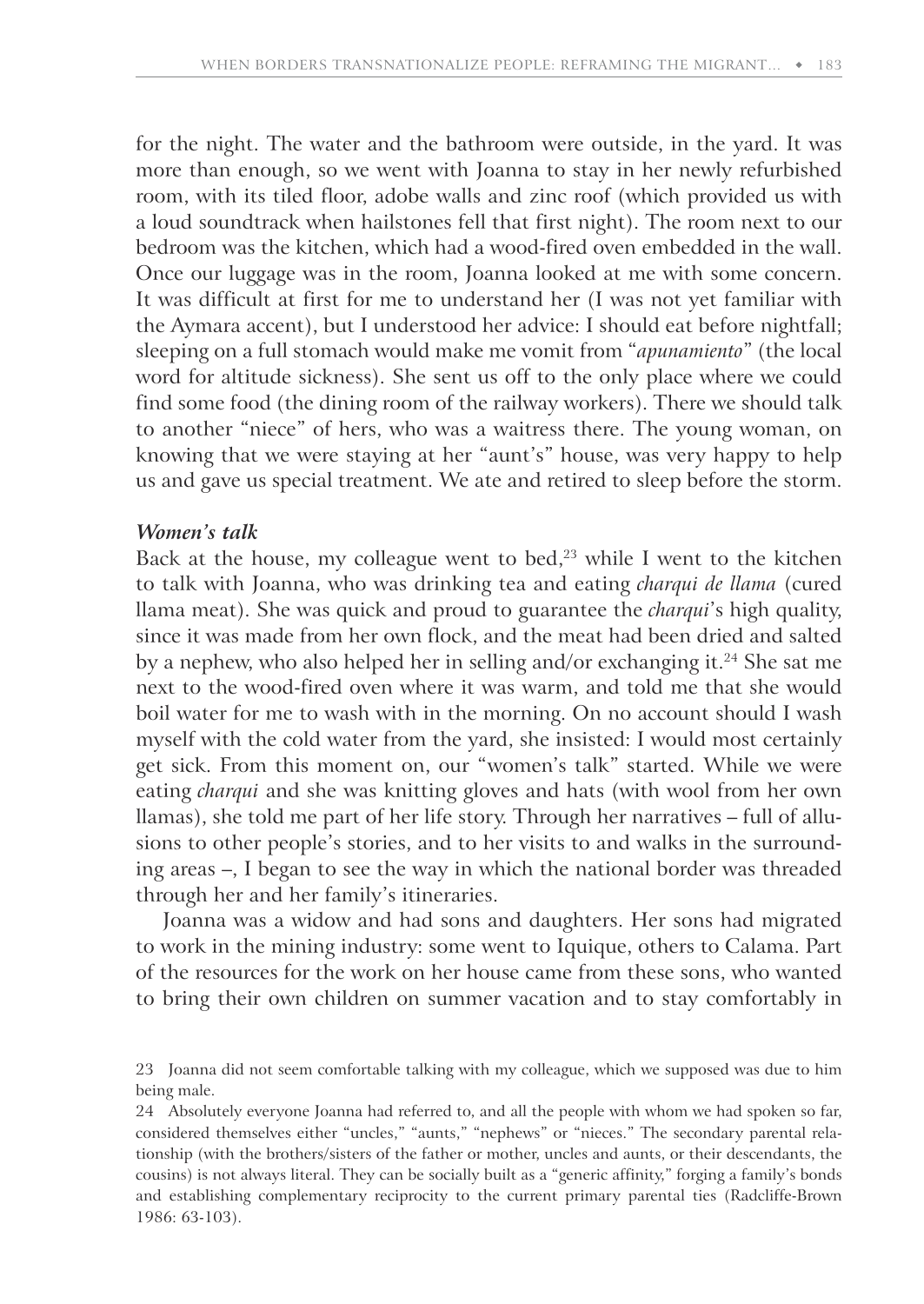the village. The daughters, who lived in Arica, were married and had children. Joanna had many grandchildren, but not one of them had been born in Visviri.

She was knitting against the clock because it was time to "go down" to Arica to sell the *charqui*. She used these trips to trade other products as well: among them, the gloves, scarves, and hats of llama and alpaca wool that she was knitting while we talked. She put down her large knitting needles for a moment to show me, in the back room of the yard, the place where she spun, dyed and dried the wool. Adjacent to this space, there was another room where Joanna kept several colorful bedspreads of alpaca wool placed carefully on a plastic sheet that protected them from the floor. She made me feel the bedspreads pointing out that they were of very good quality; that they protected from the cold thanks to their weight (which, she commented, was a guarantee of their quality).

I never knew if she had made those bedspreads herself, or if they were exchanged. The fact is that they looked very similar to the ones made on the other side of the border (by Bolivian textile manufacturers), which were sold at various points in the Chilean highlands between Arica and Visviri. They are usually traded by the local Aymara people who advertise them as "handmade," partly to satisfy the tourist taste for "authentic" ethnic handcrafts. What I did find out for certain is that Joanna was distributing these quilts (selling them) to the tourist stores in Arica. She also traded oregano, coca tea leaves, coca leaf candy, souvenirs and anything else that could be sold at the handicraft fair, where one of her daughters (in whose house she usually stayed) ran a stand.

On her travels back from Arica, she usually takes advantage of the influx of cheap goods that arrive from the tax-free zone in Tacna (Peru), and so brings to Visviri other goods to trade: cleaning and household products, toiletries and second-hand clothes. She told me that her whole life had been spent going up and down the mountains between Visviri and Arica, just like her mother used to do. The few women who have remained in the village usually live part of the year in the highlands, and part in the coastal city. For women like Joanna, territorial mobility is central not only to their family networks, but also to their economic activities and their role in small-scale trade between the highland and coastal towns (following routes used by women since colonial times). Joanna repeatedly stressed that she liked selling; she was anxiously waiting for the moment to take her things to Arica.

Despite multi-tasking in many jobs simultaneously (like most of the village women), and although commerce occupied a fundamental part of her economy of mobility and time, Joanna identified with one of her activities in particular. For as long as she can remember, she has shepherded llamas through the mountains of the Altiplano. This work involves many hazards and requires important knowledge and skills. Due to the climatic peculiarities of the Andean plateau, the herds must cover wide areas to be able to feed properly. The shepherd must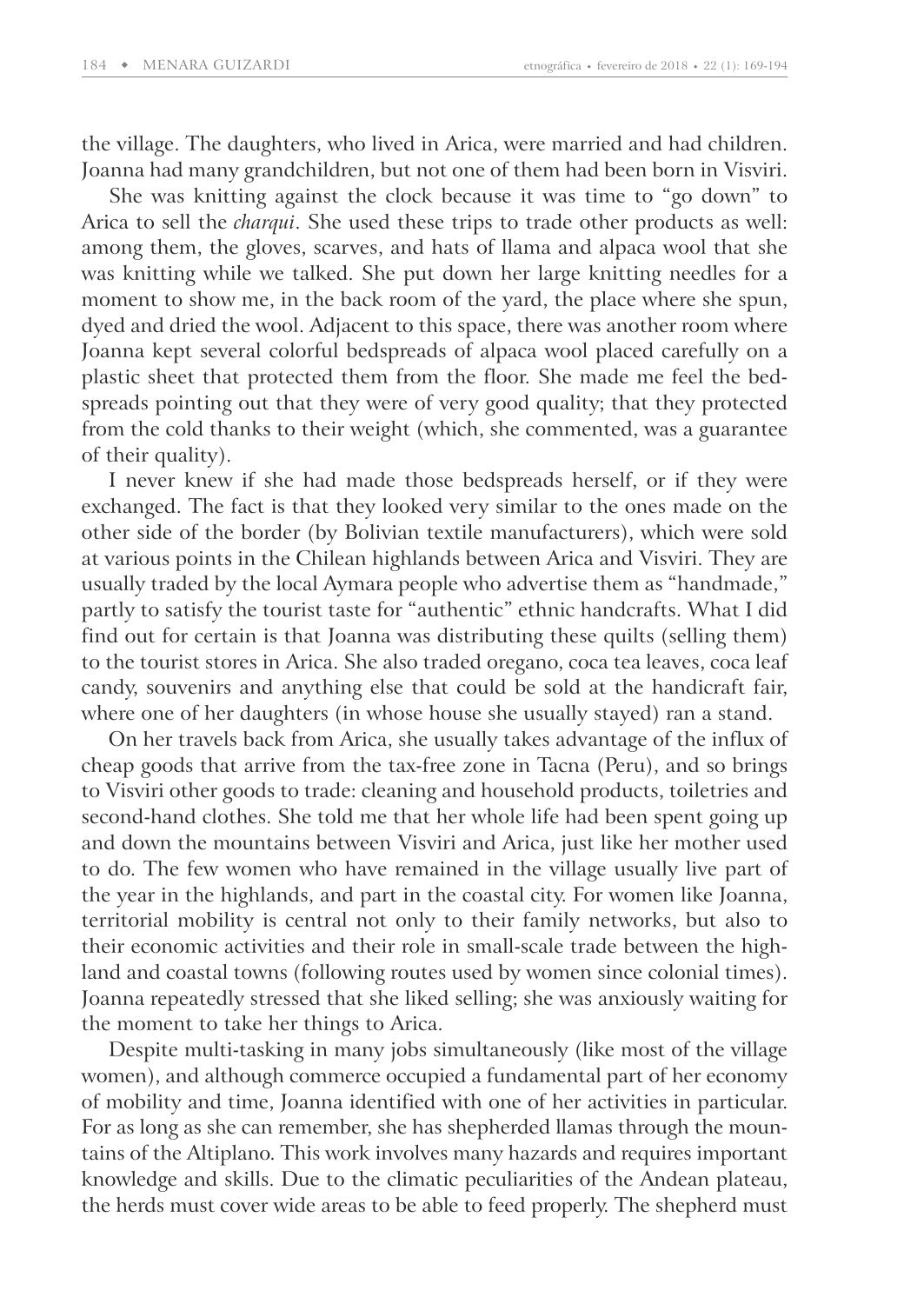know the ways that lead to different types of grass and water sources. He or she must learn to differentiate the hills and furrows so as not to get lost in a terrain of predominately uninhabited lands. This activity engenders the capacity of recognizing a territory amongst landscapes that seem impossible to differentiate one from the other to the newcomer's untrained eye.

The shepherding women know these places like the back of their hands. They follow millennial grazing routes that are passed down from mother to daughter. In fact, mothers take their young children with them while shepherding. They transport them in their handmade *aguayos* (a rectangular and colorful fabric that is tied to the back to carry children, food and tools). Joanna's mother did that with her, with her sisters and brothers: the shepherding routes are part of the Aymara children's experiences that precede their memory. The itineraries can last many days. As Joanna told me repeatedly, it is a very hard, lonely and dangerous job that requires a lot of effort. Along these incredible mountain trails, the shepherds have built huts for shelter, usually separated from each other by a day's walk herding. To lose oneself on one of these routes can lead to the death of both the herd and the shepherdess. Failure to reach a shelter may mean having to sleep outdoors, exposing yourself as prey to wild animals (nocturnal birds or pumas, for example). To prevent these misfortunes, the shepherds usually go out armed. Joanna knows how to use a rifle, as she assured me, "very well."<sup>25</sup> But shepherd women are not hunted only by wild animals: there have also been reports of rape carried out by men from the army, from neighboring (or their own) villages.

As if these challenges were not enough, shepherding has also become more complex for female pastoralists since the establishment of the Andean TBA in 1929. The delimitation of the frontiers in the highlands was accompanied by acts of violence from the military from the three national-states. This was even more substantial on the Chilean side, where a great effort had been made to nationalize the territory and its people, through the presence of military personnel, the deployment of landmines and controls on roads and highways (Díaz 2006). These controls created problems for those involved in grazing activities, because the boundaries have been established, in general, over ancestral routes that connected these highland locations both with cities on the Pacific coast (currently located in Chilean and Peruvian territory), and with the plateau cities (now located in Bolivian territory). Pastoralists have had to alter their grazing routes, avoiding crossing those hills that are not part of the Chilean national space and reorienting ancestral paths of herd mobility.

<sup>25</sup> With the implementation of measures to protect the native fauna by the Chilean government, many restrictions have been established for the use of arms by shepherds. It is formally prohibited to shoot certain animals, such as the puma or the eagle. Joanna complained of these norms, alluding that those who imposed them did not understand the difficulties involved in shepherding.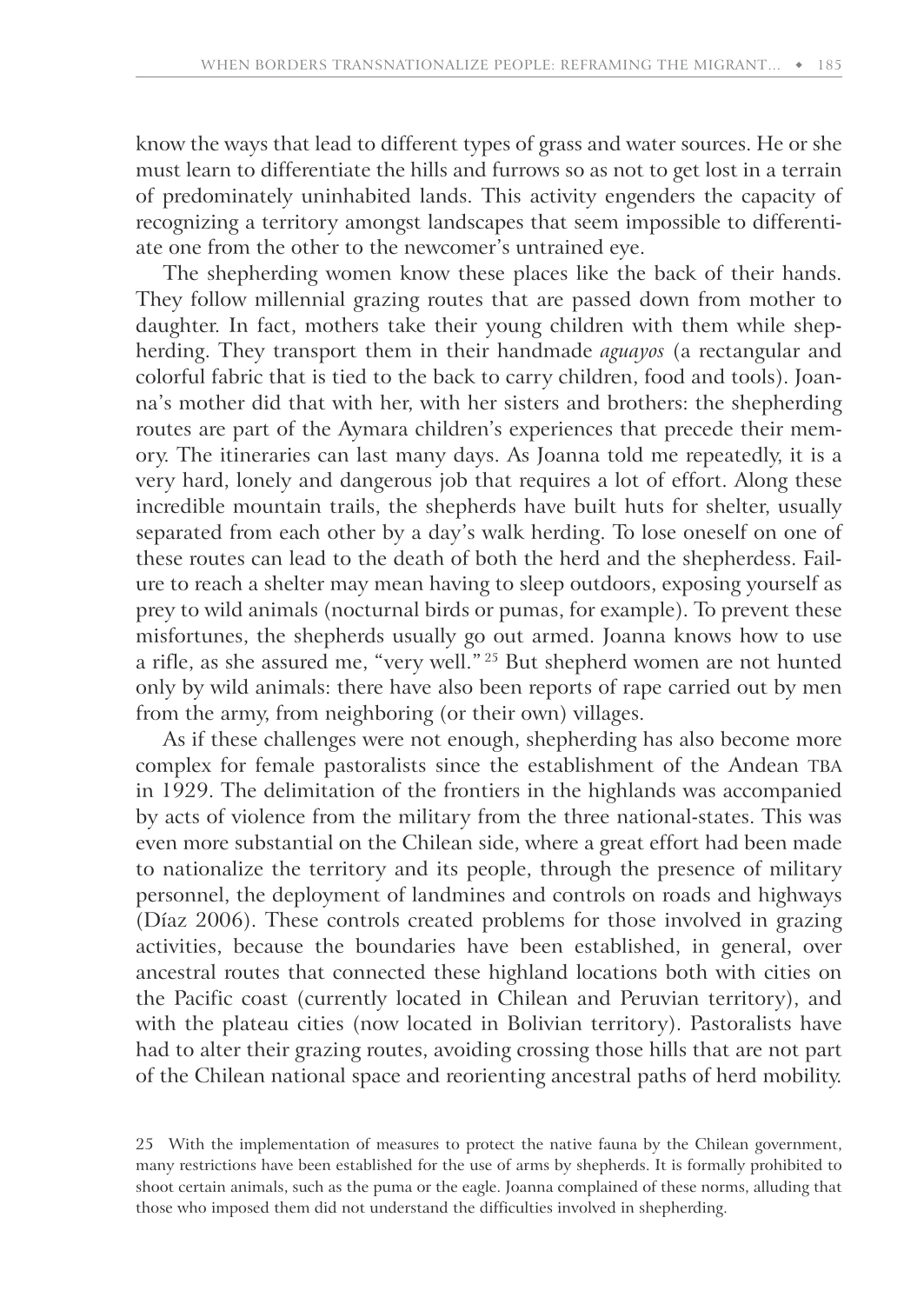Simultaneously, the territorial and ecological conditions of the Altiplano continue to pose challenges to military technology of border demarcation: current national boundaries are spread over thousands of kilometers in the mountains (between 4000 and 6000 meters above sea level). None of the three countries has the resources to effectively control all this area.

Joanna, born around 1934, belongs to the first generation of Aymara natives who have only known the current configuration of national borders. She has experienced the state violence used in attempting to control the transit of these routes, and also the birth and development of the strategies the villagers have employed in order to continue herding and crossing the territories "as before": strategically moving through those spaces where Chilean control was not present. The shepherds of Visviri, Ancomarca and Charaña know exactly where and for how long to cross with their llamas from one side to another of the border, and have persisted doing so: "coming and going" across the three countries, their knowledge was kept hidden with secrecy. To some extent, the Aymara rely on the state's incapacity to perform effective control, and in the ignorance of the state technicians regarding where exactly the borders are placed in the mountainous areas. Logically, these practices also involve dangers. Pastors can encounter random military controls in the hills, having to answer judicially for illegally crossing the border. They can also encounter the various landmines lain by the Chilean army in these border areas. Joanna told me about her fear of them, and stories of shepherds who had been blown up after stepping on one of these artefacts.

## *The succession problems*

With these potential dangers in mind, and worried about Joanna's physical endurance as she neared her eighties, her daughters in Arica began a family campaign to convince her to stop shepherding. Joanna resisted and had several clashes with her daughters who did not understand how important it was for her to continue with her llamas. Quitting was not acceptable for several reasons. First, because the herd was a living legacy passed down through many decades: she had cared for her grandmother's and mother's llamas. There was continuity between these women and Joanna's herd: her llamas were "of the family" in both symbolic and economic senses. To end this cycle by simply selling the herd was not only morally incorrect: it was a lack of respect. Secondly, she was especially saddened by the fact that, even though she had taught the art of shepherding to her sons and daughters, none of them wanted to take over the activity. The latter implied a personal frustration in having to face a problem caused by the economic and social changes that have led young people to migrate to the cities. These were changes that she could not control, despite having adapted to them by invoking the strategy of commercial mobility between the coastal cities and the villages of the Altiplano that her mother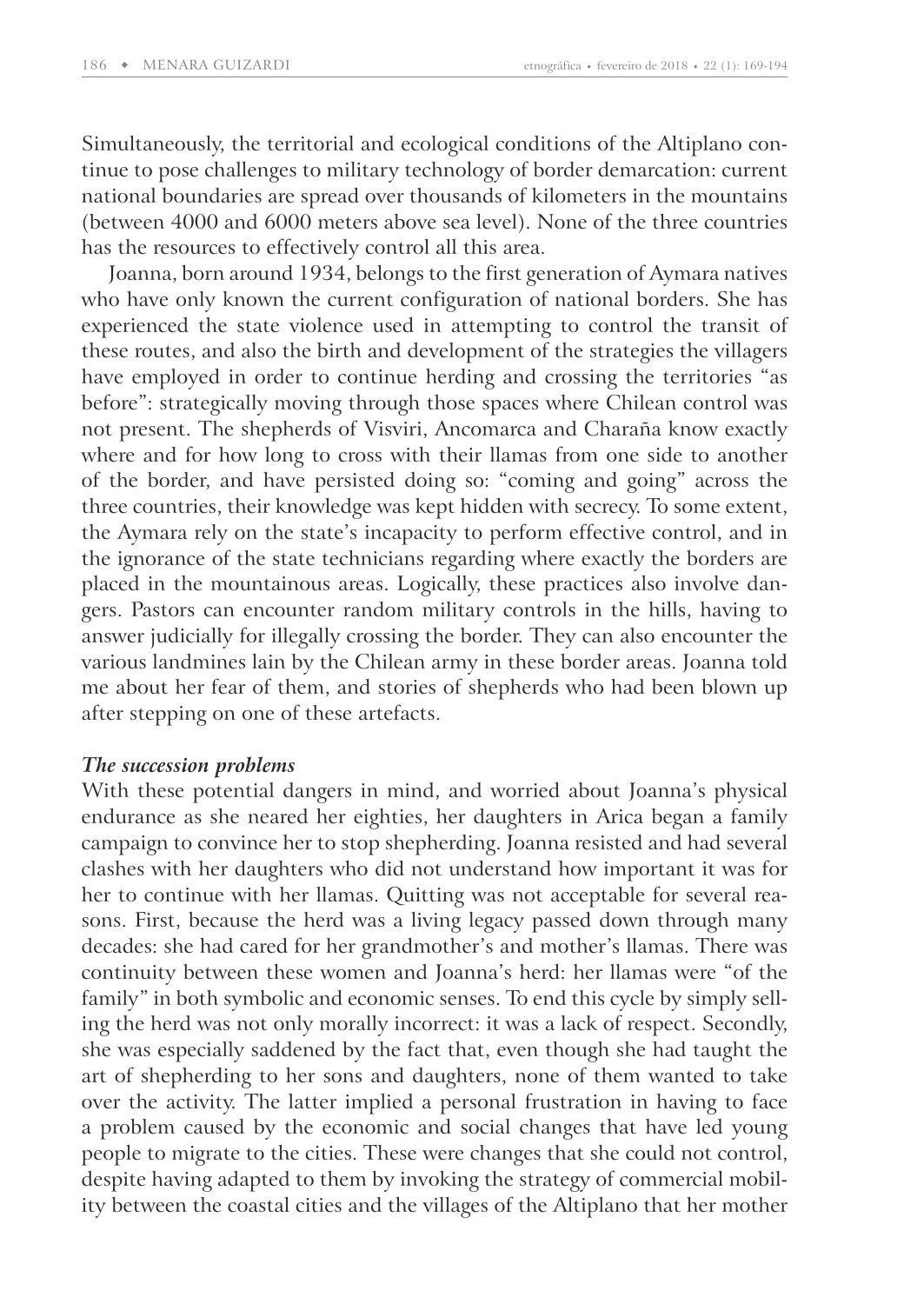and grandmothers had already started before her. Finally, who would be left to recognize the hills if all the shepherds stopped climbing the mountains with their animals? Who would take care of the shelters and the roads? Joanna's refusal to give in to her daughters' campaign was the source of a family conflict, which led to many conversations with her relatives in Visviri.

The solution to the problem also caused conflict. With the elders' relatives from the village, Joanna concluded that this question could be settled "in the old-fashioned way." She could stop herding and deal with the lack of successors by making use of a solution that her grandparents had used in the past: pass the herd on to a nephew or niece. And so, Joanna began the search for a niece or nephew in Visviri who could relieve her of her pastoralist duties. But there was no suitable young person in the town able to do it. The aging population of the village did not help Joanna with her plans, and passing the llamas to someone of her age was not a solution. Once again, she decided to pull on the communitarian customs and to use family ties to contact a nephew of hers. He was young, and had knowledge of the mountains of Visviri (he learned about them from his father, who was an experienced shepherd). Nevertheless, this nephew (the son of a first-degree cousin of Joanna), had been born on the Peruvian side of the border.

At this point, Joanna's story became central to my reflections on transnational processes in border areas. For our protagonist, delivering her llamas to the son of her Peruvian cousin was much more coherent than extinguishing the herd. The extinction of the herd was the logic advocated by the developmental, urbanizing and de-Indianizing discourse that had been applied by the Chilean state in these areas throughout Joanna's entire life (as part of the policy of "Chileanization"). She trusted her nephew: "He is fast, he is fast. He knows the routes. He knows how to count; he is good with the llamas. He is family." They usually talk in Aymara and they understood each other perfectly, she said. She was very proud of this solution: thanks to her nephew, her animals were gaining weight: even more than they put on when she was shepherding them. In addition, Joanna's cousin and his wife, both older, were very satisfied, because they had lost part of their own herd, and so the alliance was a good way to solve their family's economic needs.

To accompany the llamas, her nephew crossed by motorcycle from Ancomarca to the Chilean side. He had to go through the controls of the Chilean Investigation Police, the Chilean Agricultural and Livestock Service, before collecting the llamas from their pen (close to Joanna's house). In the rainy months, it was not necessary to take them very far, because vegetation is more abundant. But in the driest and coldest months, her nephew herded the flock to the mountains and could spend one or two months walking them amongst the hills.

The day after this first conversation with Joanna, she offered to accompany me to the International Tripartite Fair. She wanted to introduce me to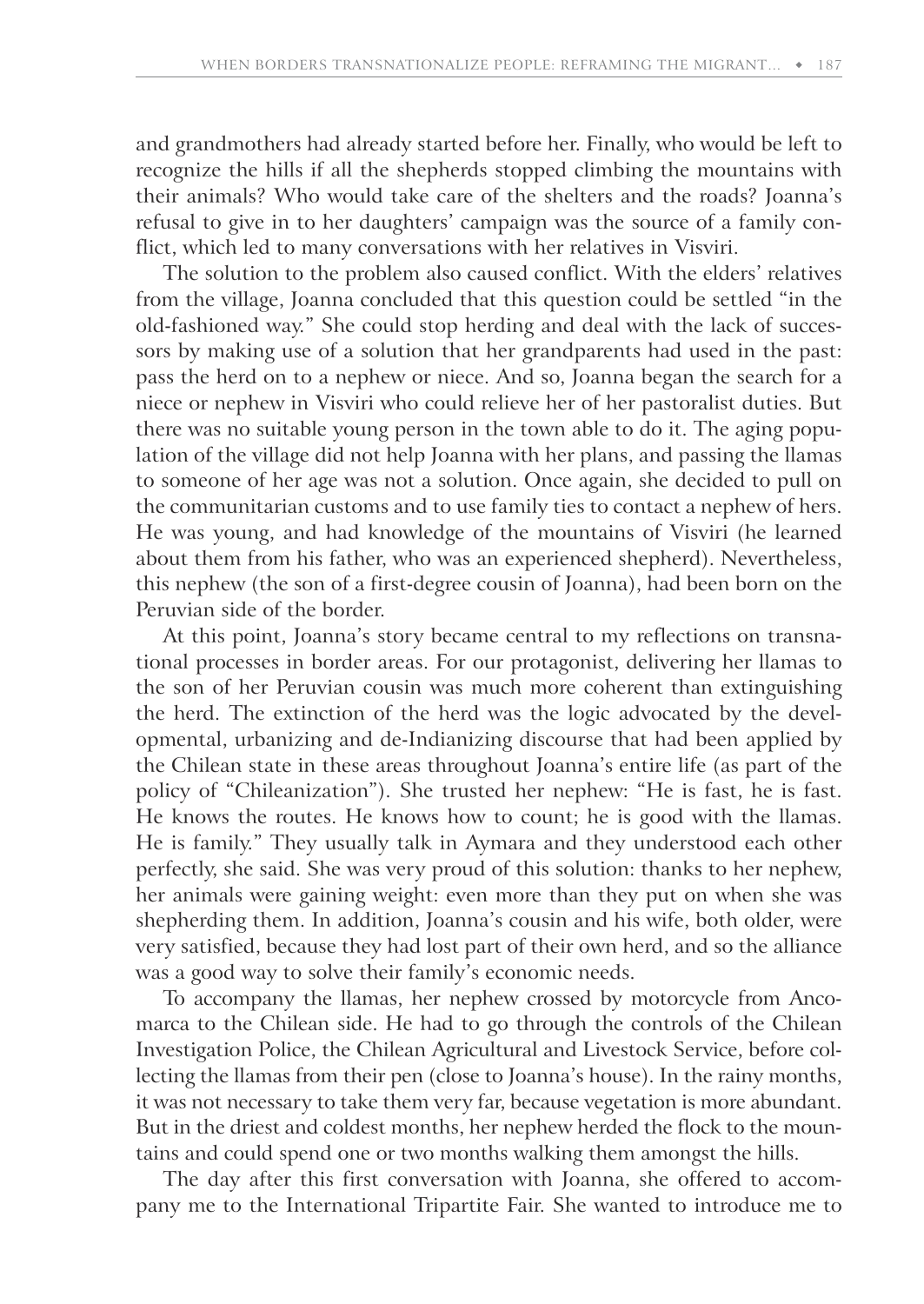her Peruvian nephew, who would come to the fair to sell his family's agricultural production. She also wanted to introduce me to her Bolivian cousins from Charaña, who would bring her some handicrafts to be taken to Arica. We arrived early to the TBA milestone. As early risers, we were summoned by the Chilean, Peruvian and Bolivian military authorities to form part of the flag-raising ceremony in which the national anthems are sung. Somewhat frightened, I saw the Chilean military authority approaching us. He politely told Joanna he had chosen her to represent Chile on the spot. This scene seemed to condense, in the time it takes to sing the Chilean national anthem, almost a hundred years of "Chileanization" and masculinization of the territory. Cordially obliged to bear the Chilean flag, Joanna fulfilled her role with suspicion and seriousness.

#### RETHINKING TRANSNATIONALISM AT THE BORDER

Joanna's story gives us indications of several aspects of the transnational perspective that, to be applied consistently in a border area like Visviri, must be restructured. In these final remarks, I would like to focus especially on four of them. My purpose is not to reject the transnational perspective, but to point out reflections that could contribute to extending its arguments.

Firstly, Joanna's role as an agent of transnationalization of a trans-boundary space –fostering processes of migration and shared economies among Peruvians, Bolivians and Chileans – leads us to the need to re-dimension the way we have naturalized, in transnational studies, an "ideal type" (in Weberian terms) of migrant subject. Joanna allows us to understand that not every transnational subject is a migrant. Transnationalism "from below," unlike what Portes (2003) initially proposed, does not always rely on migration. In the Andean TBA, transnationalism is tied to previous translocal practices that perpetuate a remembering of the connection between territories that are now separated by borders. It is true that migrant subjects (such as Joanna's nephew) operate tensions that transnationalize the territory. But this tension is supported by the transnational agency of "locals" (in this case, Joanna). Therefore, the "transnationalism from below" depends on the articulation of two forms of transnational agency: migrant and local.

The second point refers to the definition of such "transnational social practices" as triggered by globalization. Against this background, translocal networks (especially those related to kinship systems) are the origin of the transnational structure of relations that Joanna plays, not a result of them. The Aymara families of the region constitute extensive family networks that spread their connections over considerable territories. National borders have interposed between this logic of exchange and reciprocity, separating parts of extended families, and generating differentiations of nationality that, logically, have contributed to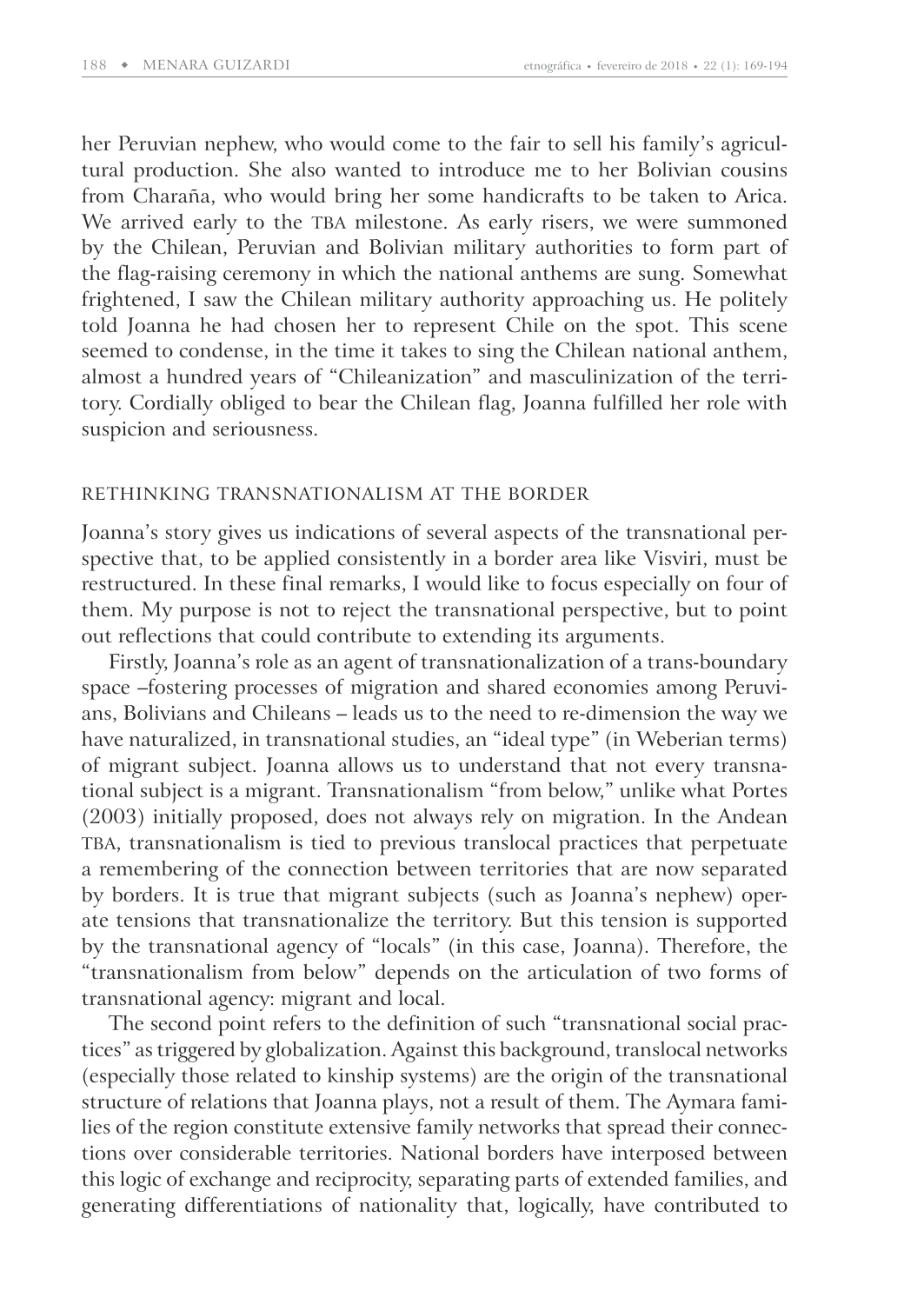dissolving certain kinship ties. But the imposition of borders and the processes that accompanied it (military, political, religious, educational and symbolic) have not been enough to break the kinship cultivated over centuries.

The solution Joanna found to her problem of succession involves at the same time the confirmation of ancestral kinship networks, the reactivation of old pastoral routes, and the maintenance of economic activity. But considering the current design of the borders, and given the dispersed positioning of the family networks in the territories of the three countries, these family activities superimpose a transnational character to the territory. Her nephew, even though he is doing something that other relatives have done for centuries, operates a transnational circulatory mobility that can be understood as a transboundary seasonal migration. In ethnographic terms, the story of Joanna's family leads us to a very important crossroads in relation to the nature of the concept of "transnational practices," demanding a diachronic perspective of such social situations. Joanna's succession solution is not exactly a social innovation, quite the opposite. Its legitimacy relies on the fact that it reproduced family networks and forms of exchange that Joanna and her kindred from the village considered "traditional" (derived from ancestral customs). Thus, the territorial mobility of the nephew is not a migratory innovation: it recovers an itinerary and an exchange system prior to the establishment of the border. We are not talking about the construction of social networks (or of a "transnational social capital," as these social networks are usually denominated) detonated by globalization. We are talking about transterritorial networks, with their own "inter-spaces" linkages, that predate the borders and that, despite the violence of the process of nationalization of the Andean Plateau, have managed to persist. The process of transnationalization of social networks precedes globalization by almost a century, because it is the national borders (established in 1929) that have given a transnational character to the translocal practices.

Likewise, the nephew can shepherd through the mountains on the Chilean side thanks to his father, who was born on the Peruvian side, and has taught him about the mountain landscapes of the Andean Plateau. The nephew and his father, and certainly also Joanna, have travelled to the mountains of the three countries adjacent to the border; and this knowledge of the territory constitutes a family cultural capital prior to the imposition of the nationstates. Therefore, we are talking about translocal mobility practices taught from father to son, from mother to daughter, that have become transnational with the imposition of borders.

But the practices developed by Joanna and her family continue to be transnational forms of territorial mobility fully connected with globalization tendencies. The recent transformations linked to the internationalization of the Chilean Plateau – the industrialization of mining, the intensification of trade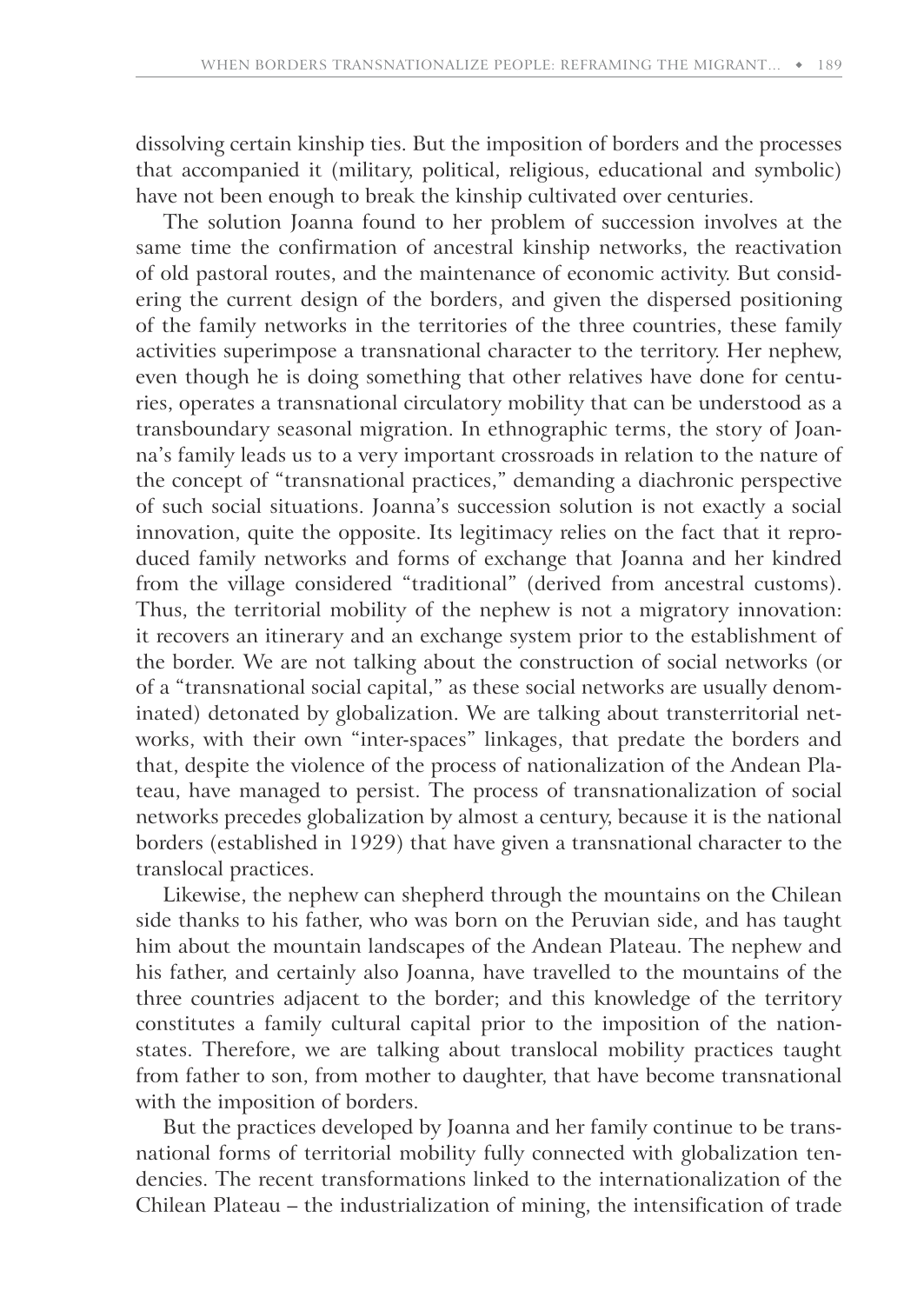between Bolivia, Peru and Chile, the redistribution of markets with the entry of international products into the Peruvian tax-free zone, the processes of village-city migration – shape Joanna's stories and her social experience. Her narratives are part of the globally contextualized configuration of this local space. Dialectically, they are also very particular, constituting Joanna's life experience as a singular cross-border subjectivity.

Therefore, we are facing the intensification (due to globalization) of mobility circuits which articulate at least two contradictions that defy the concepts of cultural and social capital and transnational practices in their most common definition from a transnational perspective:  $(1)$  they respond to historical patterns prior to the establishment of the nations; (2) they also respond to forms of trade prior to the political definition of what is considered licit or illicit in these territories (Cardin 2012: 232).

Third, Joanna's example reiterates that the nationalization process is as important in the current globalized connection of these cross-border areas (or perhaps even more) as its subsequent transnationalization. The transnational nature of Joanna's family members' activities can only be transnational insofar as they, as subjects, have been nationalized. The border implies the attribution of a national character and differentiation between the members of the families of the three countries. It was remarkable to me that, despite her closeness to the cousins and despite the pride she felt in recognizing her nephew as a "well-educated" young man (referring to his grazing skills and knowledge), Joanna always referred to him as "my Peruvian nephew." And the nephew, whom Joanna introduced to me, spoke of her as "my Chilean aunt." The symbolic mechanisms of identity differentiation that have characterized the nationalization of this space since the  $19<sup>th</sup>$  century continue to be reproduced. Identities are presented as much more malleable social forms than cultural practices (Grimson 2011). In the Andean TBA, the identities have adhered to the changes of nationalization of the territories with special and striking vehemence. But transterritorial and translocal cultural practices have not completely lost their social meaning for people. On the contrary, there is an incredible persistence of these practices among subjects of the three nationalities, even when their protagonists interpret a national difference of identities among themselves. This refers to Barth's (1976) discussion about the capacity of social groups undergoing assimilation processes to make their social practices coexist with the dominant group's (in this case, the nationstates) identity impositions.

Fourthly, and deriving from the latter, the analytical emphasis should not rely only on reconstructing the current transnational practices. Rather, we should reconstruct the history of these practices in the past, to understand and make visible the recurrences, the permanencies, and the changes they have suffered due to the emergence of the borders (in the  $20<sup>th</sup>$  century) and their globalization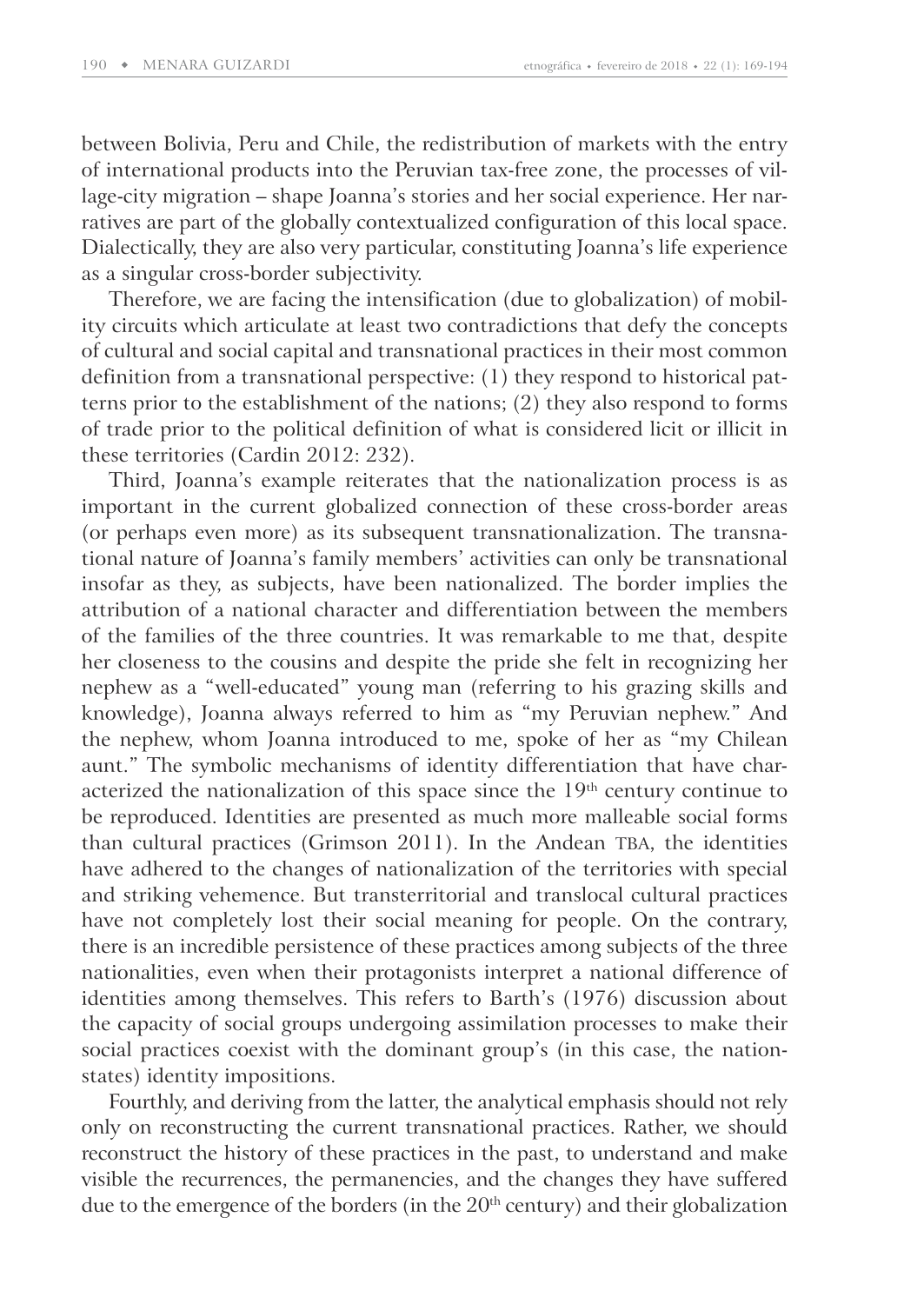(in the  $21^{st}$  century). This call for a radically diachronic view of current transnational practices derives from a conceptual need: to incorporate translocalism as a fundamental concept of transnational migration studies in border territories.

The anthropology of transnational practices in cross-border areas requires the ethnographer to assume a critical position about the relation between diachronic perspective and ethnographic narration (Comaroff and Comaroff 1992: 17). This would lead us to incorporate the dialectical ethnographic approach, focusing on "the reciprocal interplay of human practice, social structure, and symbolic mediation, an interplay contained within the process of articulation between a peripheral community and a set of encompassing sociocultural forces" (Comaroff 2013: 3). This implies recognizing that human beings act by determining their own history, but through contradictory mechanisms: "in their everyday production of goods and meanings, acquiesce yet protest, reproduce yet seek to transform their predicament" (Comaroff 2013: 3). No one better than Joanna, with her translocalism and transnationalism, invites us to take charge of these contradictions, instead of dissolving them in narrative.

#### **REFERENCES**

- AGNEW, John, 2008, "Borders on the mind: re-framing border thinking", *Ethics and Global Politics*, 4: 175-191.
- AMILHAT, Anne-Laure, 2007, "Are borders more easily crossed today? The paradox of contemporary trans-border mobility in the Andes", *Geopolitics*, 12 (1): 1-18.
- BARTH, Fredrik, 1976, *Los Grupos Étnicos y Sus Fronteras: La Organización Social de las Diferencias Culturales*. México, DF, Fondo de Cultura Económica.
- BECKMAN, Erica, 2009, "The creolization of imperial reason: Chilean state racism in the war of the Pacific", *Journal of Latin American Cultural Studies*, 18 (1): 73-90.
- BESSERER, Federico, 2004, *Topografías Transnacionales: Hacia Una Geografía de la vida Transnacional*. México, DF, Editorial Plaza y Valdés.
- BRENNA, Jorge, 2011, "La mitología fronteriza: Turner y la modernidad", *Estudios Fronterizos*, 12 (24): 9-34.
- BURAWOY, Michael, 1998, "The extended case method", *Sociological Theory*, 16 (1): 4-33.
- CARDIN, Erik, 2012, "Trabalho e práticas de contrabando na fronteira do Brasil com o Paraguai", *Revista Geopolíticas*, 3 (2): 207-234.
- CLIFFORD, James, 1997, "Spatial practices: fieldwork, travel, and the disciplining of anthropology", in Akil Gupta and James Ferguson (eds.)*, Anthropological Locations: Boundaries and Grounds of a Field Science.* Berkeley, University of California Press, 185-222.
- COMAROFF, Jean, 2013, *Body of Power, Spirit of Resistance: The Culture and History of a South African People*. Chicago, University of Chicago Press.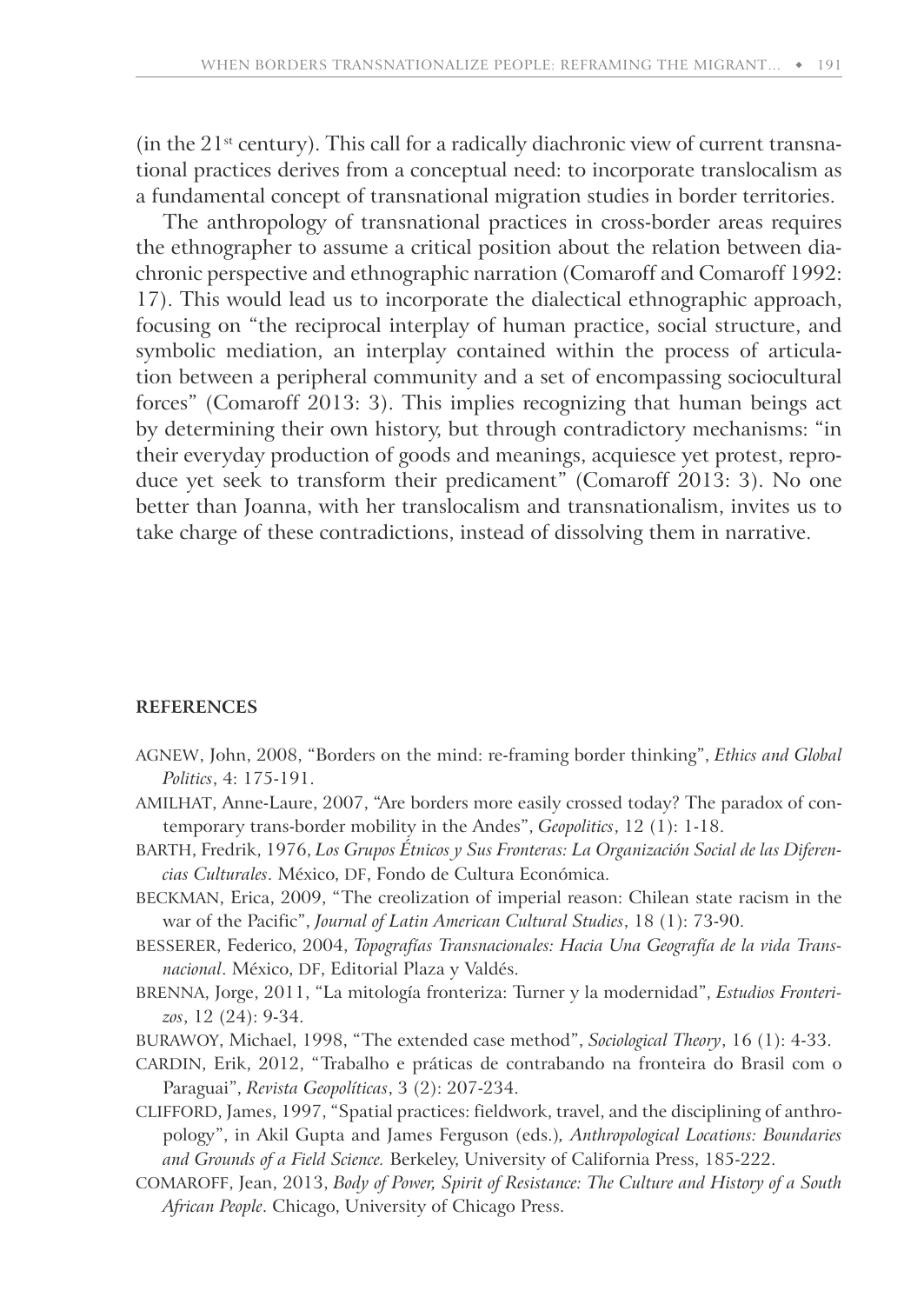- COMAROFF, John, and Jean COMAROFF, 1992, *Ethnography and the Historical Imagination*. Boston, Westview Press.
- DES CHENE, Marie, 1997, "Locating the past", in Akil Gupta and James Ferguson (eds.)*. Anthropological Locations: Boundaries and Grounds of a Field Science*. Berkeley, University of California Press, 66-85.
- DÍAZ, Alberto, 2006, "Aymaras, peruanos y chilenos en los Andes ariqueños: resistencia y conflicto frente a la chilenización del norte de Chile", *Revista de Antropología Iberoamericana*, 1 (2): 269-310.
- DILLEHAY, Tom, and Lautaro NÚÑEZ, 1988, "Camelids, caravans, and complex societies in the south-central Andes", in N. J. Saunderns and O. Montmollin (eds.), *Recent Studies in Pre-Columbian Archaeology*. Oxford, BAR, 603-634.
- EVENS, Terry, 2006, "Some ontological implications of situational analysis", in Terry Evens and Don Handelman (eds.), *The Manchester School: Practice and Ethnographic Praxis in Anthropology*. New York, Berghahn Books, 49-63.
- EVENS, Terry, and Don HANDELMAN, 2006, "The ethnographic praxis of the theory of practice", in Terry Evens and Don Handelman (eds.), *The Manchester School: Practice and Ethnographic Praxis in Anthropology*. New York, Berghahn Books, 1-12.
- FABIAN, Johannes, 2002, *Time and the Other: How Anthropology Makes Its Object*. New York, Columbia University Press.
- FREEMAN, Carla, 2001, "Is local : global as feminine : masculine? Rethinking the gender of globalisation", *Signs*, 26 (4): 1007-1037.
- GARCÉS, Alejandro, and Jorge MORAGA, 2016, "Ground transportation and new interconnections between Aymara society and the new economy", *Chungara*, 48 (2): 441-451.
- GLICK SCHILLER, Nina, Linda BASCH, and Cristina BLANC-SZANTON, 1992, "Transnationalism: a new analytic framework for understanding migration", *Annals of the New York Academy of Sciences*, 645 (1): 1-24.
- GLUCKMAN, Max, 2006, "Ethnographic data in British social anthropology", in Terry Evens and Don Handelman (eds.), *The Manchester School: Practice and Ethnographic Praxis in Anthropology*. New York, Berghahn Books, 13-22.
- GONZÁLEZ, Sergio, 2006, *Arica y la Triple Frontera: Integración y Conflicto entre Bolivia, Perú y Chile*. Iquique, Aríbalo Ediciones.
- GONZÁLEZ, Sergio, 2011, "El Norte Grande de Chile: la definición histórica de sus límites, zonas y líneas de fronteras, y la importancia de las ciudades como geosímbolos fronterizos", *Revista de Historia Social y de las Mentalidades*, 2 (13): n/p.
- GRIMSON, Alejandro, 2000, "¿Fronteras políticas versus fronteras culturales?", in Alejandro Grimson (ed.). *Fronteras, Naciones e Identidades*. Buenos Aires, CICCUS, 9-40.
- GRIMSON, Alejandro, 2003, "Disputas sobre las fronteras", in S. Michaelsen and D. Johnson (eds.), *Teoría de la Frontera: Los Límites de la Política Cultural*. Barcelona, Gedisa, 13-23.
- GRIMSON, Alejandro, 2005, "Cortar puentes, cortar pollos: conflictos económicos y agencias políticas en Uruguayana (Brasil) – Libres (Argentina)", in Roberto Cardoso de Oliveira and Sthepen Baines (eds.), *Nacionalidade e Etnicidade em Fronteiras*. Brasilia, UNB.
- GRIMSON, Alejandro, 2011, *Los Límites de la Cultura: Crítica de las Teorías de la Identidad*. Buenos Aires, Siglo XXI.
- GUERRERO, Bernardo, 2014, "Religión y patria: bailes chilenos en la fiesta de Ayquina", *Alpha (Osorno)*, 38: 89-100.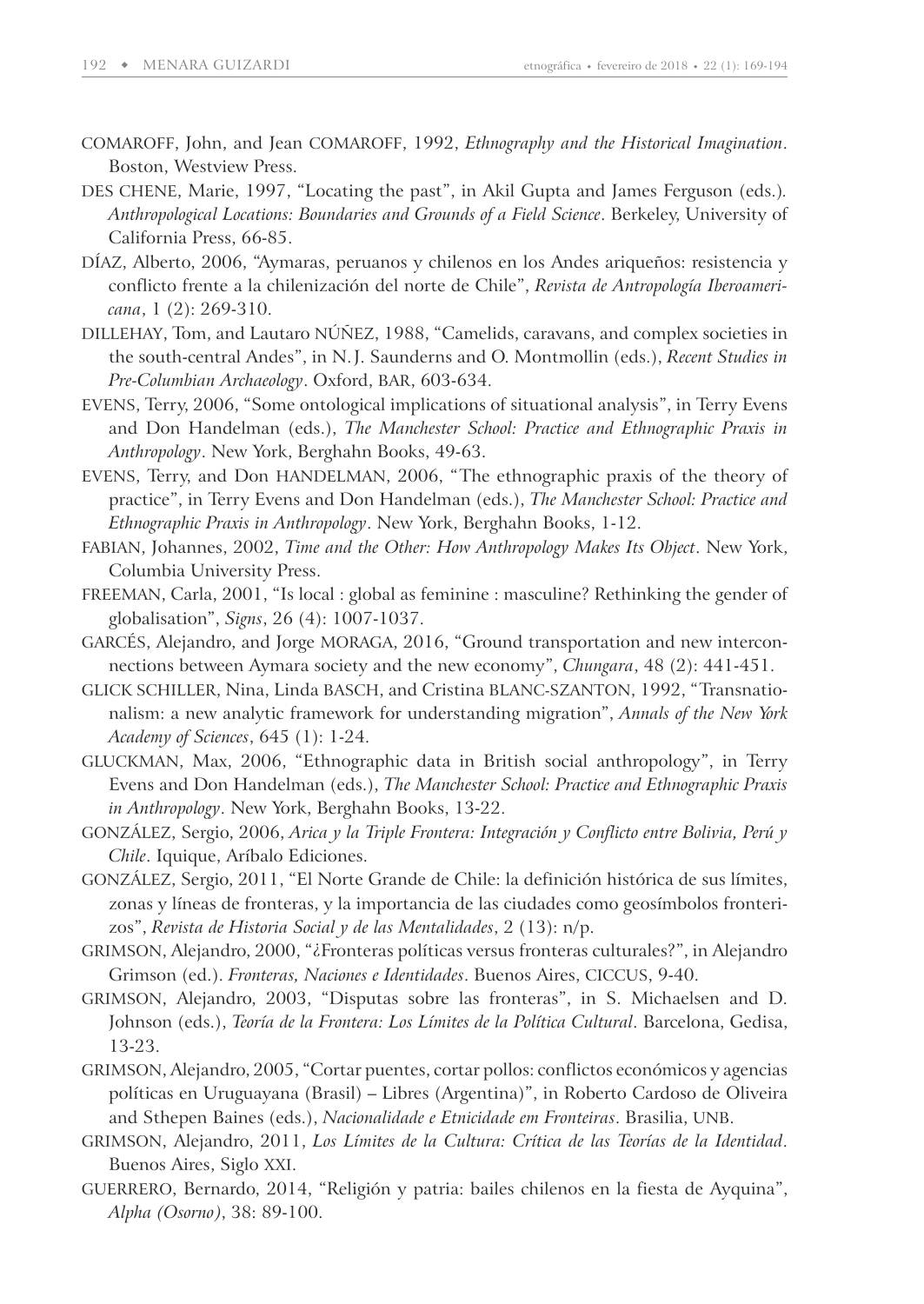- GUIZARDI, Menara, 2016, "The boundaries of self: reappraising the social simultaneity of transnational migrant communities", in Gert Melville and Carlos Ruta (eds.), *Potency of the Common: Intercultural Perspectives about Community and Individuality.* Berlin and Munich, De Gruyter Oldenbourg, 377-410.
- GUIZARDI, Menara, and Alejandro GARCÉS, 2012, "Mujeres peruanas en las regiones del Norte de Chile: apuntes preliminares para la investigación", *Estudios Atacameños*, 44: 5-34.
- GUIZARDI, Menara, and Alejandro GARCÉS, 2013, "Circuitos migrantes: itinerarios y formación de redes migratorias entre Perú, Bolivia, Chile y Argentina en el Norte Grande chileno", *Papeles de Población*, 19 (78): 65-110.
- GUNDERMANN, Hans, 2003, "Sociedades indígenas, municipio y etnicidad: la transformación de los espacios políticos locales andinos en Chile", *Estudios Atacameños*, 25: 55-77.
- GUNDERMANN, Hans, and Héctor GONZÁLEZ, 2008, "Pautas de integración regional, migración, movilidad y redes sociales en los pueblos indígenas de Chile", *Universum*, 1: 82-115.
- GUNDERMANN, Hans, and Jorge VERGARA, 2009, "Comunidad, organización y complejidad social andinas en el norte de Chile", *Estudios Atacameños*, 38: 107-126.
- GUPTA, Akhil, and James FERGUSON, 1997, "Discipline and practice: 'the field' as site, method, and location in anthropology", in Akhil Gupta and James Ferguson (eds.), *Anthropological Locations: Boundaries and Grounds of a Field Science*. Berkeley, University of California Press, 1-47.
- HANNERZ, Ulf, 1986, "Theory in anthropology: small is beautiful? The problem of complex cultures", *Comparative Studies in Society and History*, 2: 362-367.
- KEARNEY, Michael, 1991, "Borders and boundaries of state and self at the end of Empire", *Journal of Historical Sociology*, 4 (1): 52-74.
- KEARNEY, Michael, 1995, "The local and the global: the anthropology of globalisation and transnationalism", *Annual Review of Anthropology*, 24: 547-565.
- KEARNEY, Michael, 2004, "The classifying and value-filtering missions of borders", *Anthropological Theory*, 4 (2): 131-156.
- LARSON, Broke, 1995, "Andean communities, political cultures, and markets: the changing contours of a field", in O. Harris and E. Tandeter (eds.), *Ethnicity, Markets, and Migration in the Andes: At the Crossroads of History and Anthropology*. Durham, Duke University Press, 5-54.
- LEVITT, Peggy, and Nina GLICK SCHILLER, 2004, "Conceptualizing simultaneity: a transnational social field perspective on society", *International Migration Review*, 38 (3): 1002- -1039.
- LEVITT, Peggy, and Nadya JAWORSKY, 2007, "Transnational migration studies: past developments and future trends", *Annual Review of Sociology*, 33: 129-156.
- MANGAN, Jane, 2005, *Trading Roles: Gender, Ethnicity, and the Urban Economy in Colonial Potosí*. Durham, Duke University Press.
- MARCUS, George, 1995, "Ethnography in/of the World System: the emergence of multisited ethnography", *Annual Review of Anthropology,* 24: 95-117.
- MASSEY, Douglas, *et al*., 1993, "Theories of international migration: a review and appraisal", *Population and Development*, 19 (3): 431-466.
- McEVOY, Carmen, 2011, *Guerreros y Civilizadores: Política, Sociedad y Cultura en Chile durante la Guerra del Pacífico.* Santiago, Ediciones UDP.